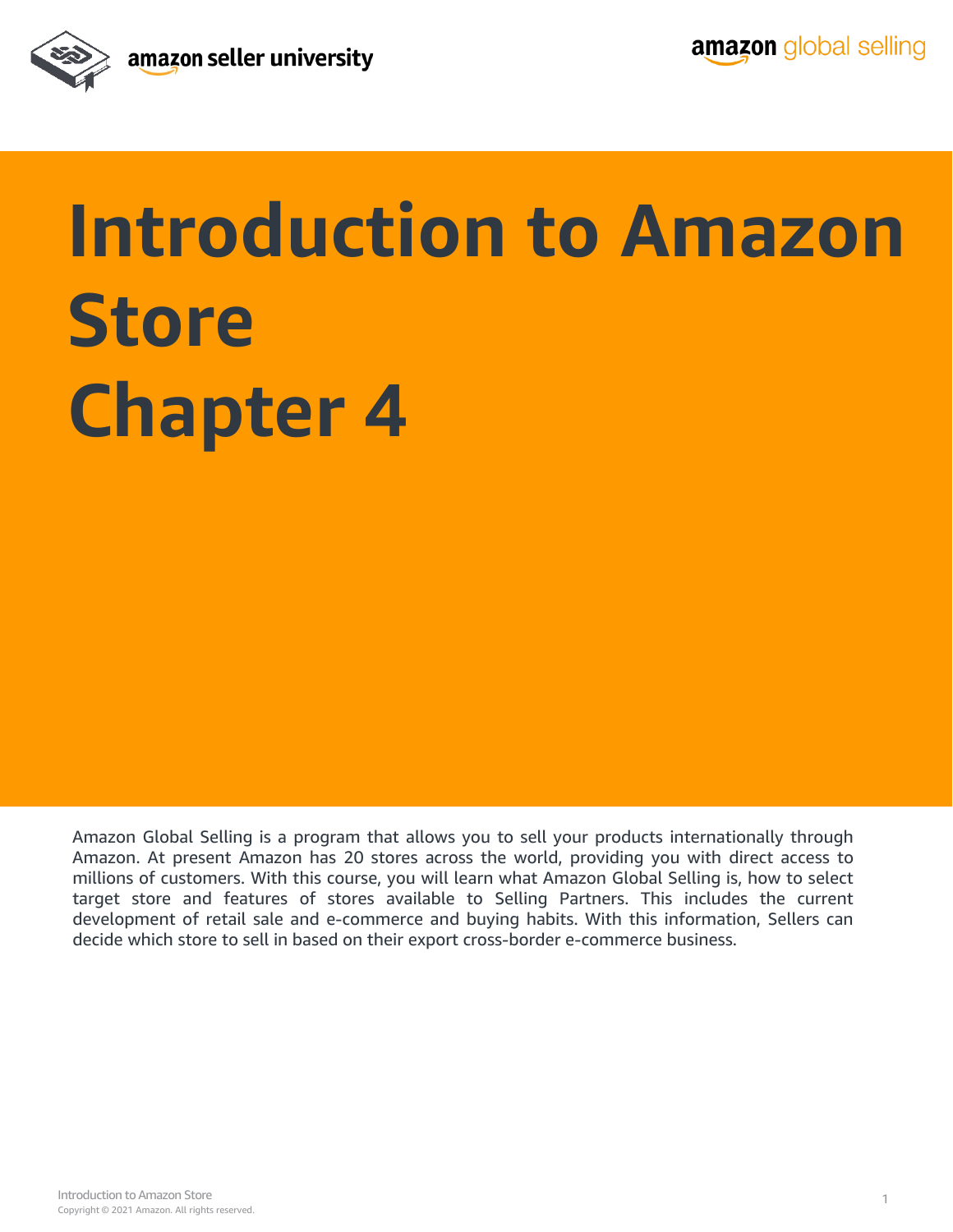## **Contents**

|     | 4. Introduction to Europe Store       |     |
|-----|---------------------------------------|-----|
|     | 4.1 Introduction to the UK Store      |     |
| 4.2 | <b>Introduction to France Store</b>   |     |
| 4.3 | <b>Introduction to Germany Store</b>  | 12  |
| 4.4 | Introduction to Italy Store           | 18  |
| 4.5 | <b>Introduction to Spain Store</b>    | -22 |
| 4.6 | Introduction to the Netherlands Store | -24 |
| 4.7 | Introduction to Sweden Store          | 26  |
| 48  | <b>Introduction to Poland Store</b>   |     |
|     |                                       |     |

There are nine chapters in this course. If you wish to learn about other chapters, please look for them under [Related Topics](#page-29-0).

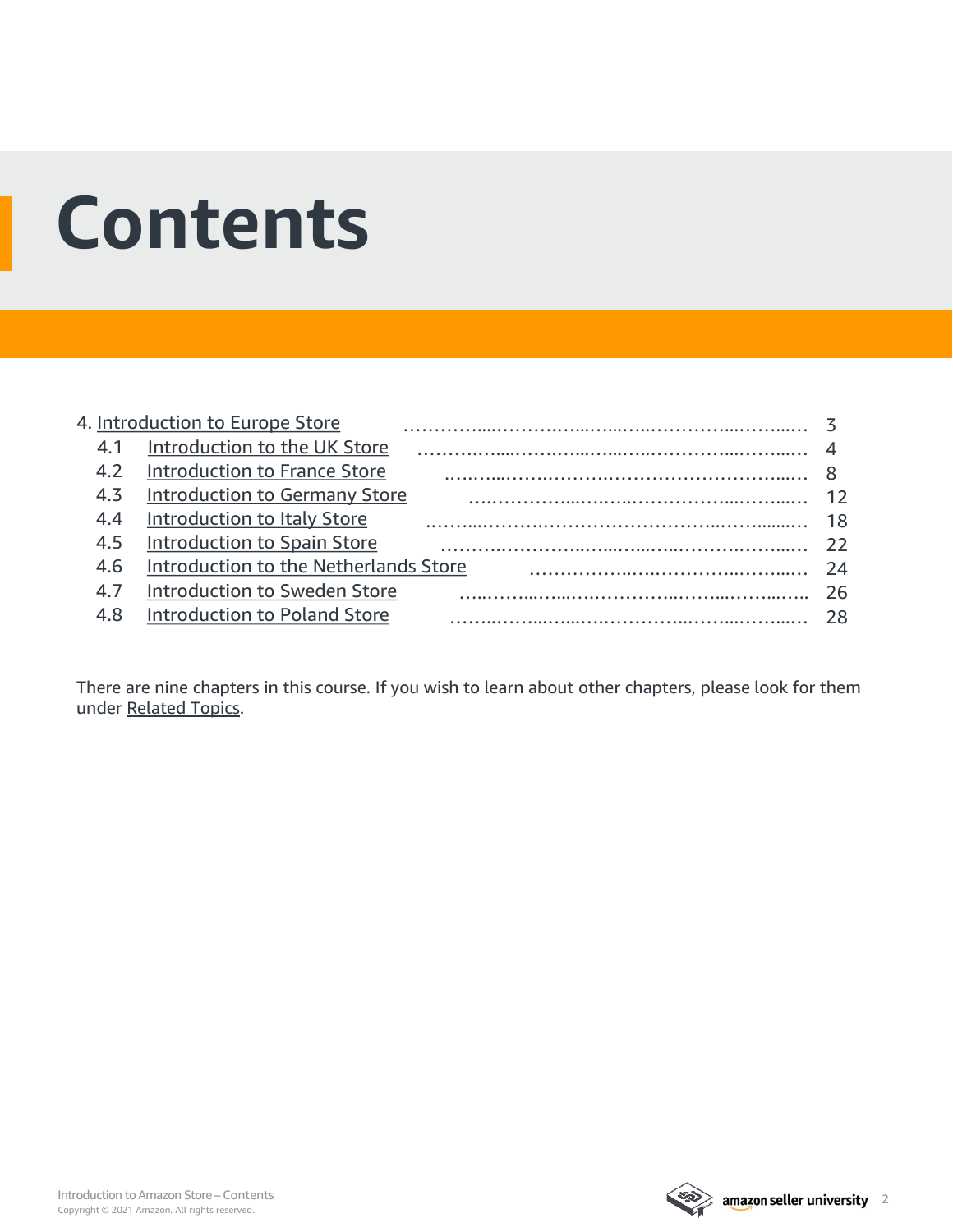## <span id="page-2-0"></span>**4. Introduction to Europe Stores**

Europe is one of the world's most economically-developed regions. At present Amazon has 8 stores in Europe with 28 fulfillment centers. After you open an account for Europe Stores, you will be able to use the same account to begin selling in 8 European countries. It is so convenient.

- 4.1 [Introduction to the UK Store](#page-3-0)
- 4.2 [Introduction to France Store](#page-7-0)
- 4.3 [Introduction to Germany Store](#page-11-0)
- 4.4 [Introduction to Italy Store](#page-17-0)
- 4.5 [Introduction to Spain Store](#page-21-0)
- 4.6 [Introduction to the Netherlands Store](#page-23-0)
- 4.7 [Introduction to Sweden Store](#page-25-0)
- 4.8 [Introduction to Poland Store](#page-27-0)



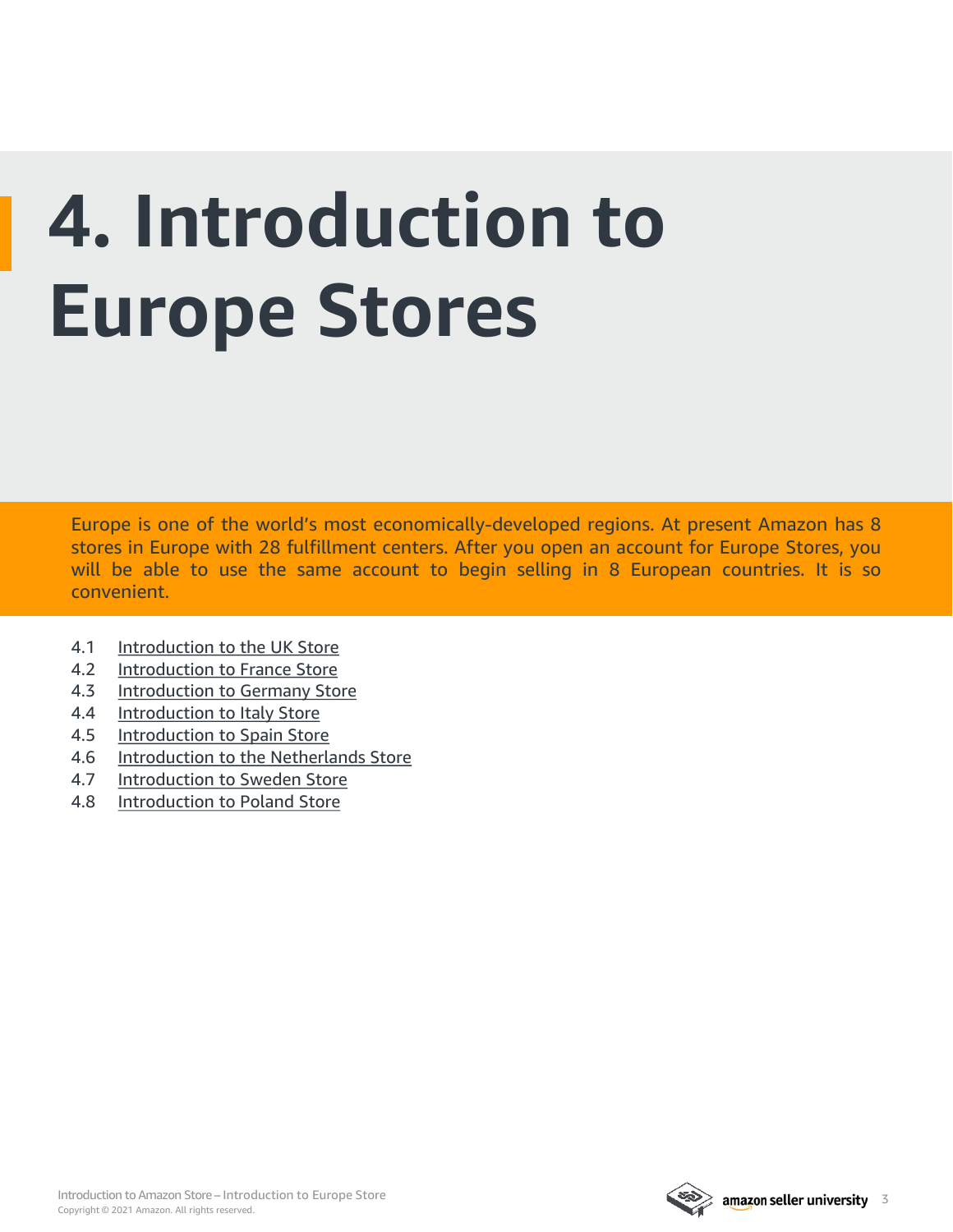## <span id="page-3-0"></span>**4.1 Introduction to the UK Store**

#### **Retail economy and e-commerce development in the UK**

The UK is a major trading nation, and is also a global financial center, playing a central role in the 5-trillion US Dollar economic body of western Europe.

Highly-developed e-commerce infrastructure enables e-commerce sales in the UK to experience rapid growth for several years running. At the end of 2019, B2C e-commerce sales in the UK exceeded EUR 200 billion, a growth of 14.6% compared to the preceding year, reaching a record high in recent years<sup>1</sup>. In 2019 e-commerce sales in the UK constituted 22.3% of total retail sales. This is on average 2 times that of other EU nations2. Both e-commerce penetration rate and e-commerce sales as a percentage of total retail sales in the UK are the highest globally, higher than the two e-commerce powerhouses, US and China.



#### **UK's B2C e-commerce is of substantial scale and enjoys rapid growth (2019 data)**

Sources (Foreign language only) 1. Ecommerce Foundation UK [E-Commerce](https://www.sohu.com/a/323326160_120176438) Report 2019, Sohu.com

2. [eMarketer,](https://www.sohu.com/a/325669193_100273032) May 2019, Sohu.com

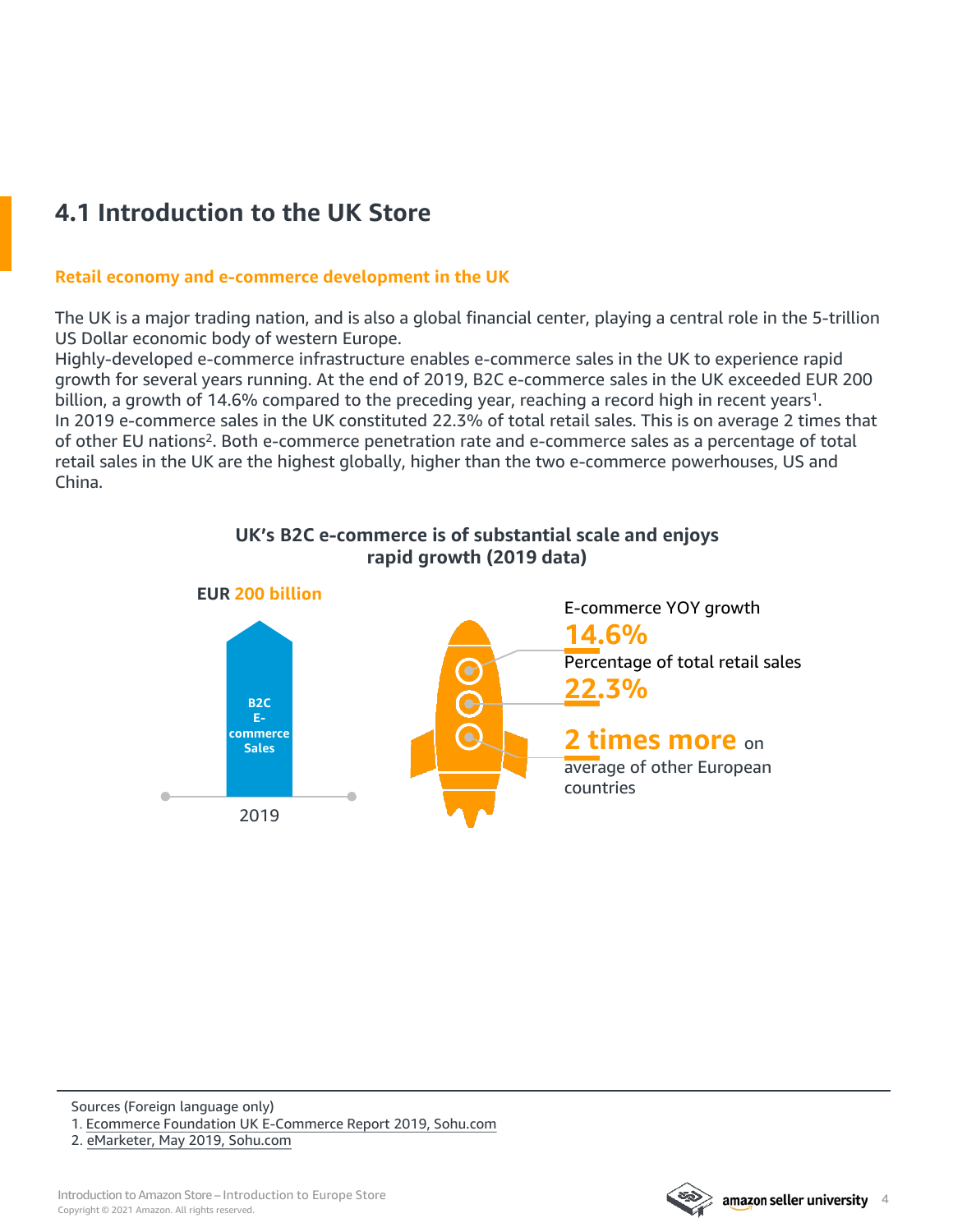#### **British Consumers**

The UK has a staggering Internet penetration rate (95%) and e-commerce penetration rate (87%). Although it only has a population of approximately 66 million – which is vastly lower than that of the US e-commerce shoppers in the UK spend significantly more than those in the US and other EU nations. In 2015, the average online purchases made by UK shoppers amounted to EUR 2,515.

Sale of apparels and sports products makes up more than 70% of e-commerce sales, best among all categories. This is followed by home furnishing items and toy (second), then tourism and vacation products (third)1.

#### **Top category of Items sold via e-commerce in 2018**







Apparels and sports products Home furnishing items and toys Tourism and vacation products





Event tickets Traveling arrangements (car rental etc.) Movies and music



Sources (Foreign language only) 1. Office for National [Statistics,](http://www.100ec.cn/index/detail--6466983.html) *2018 UK Internet Access Report*, 100ec.cn

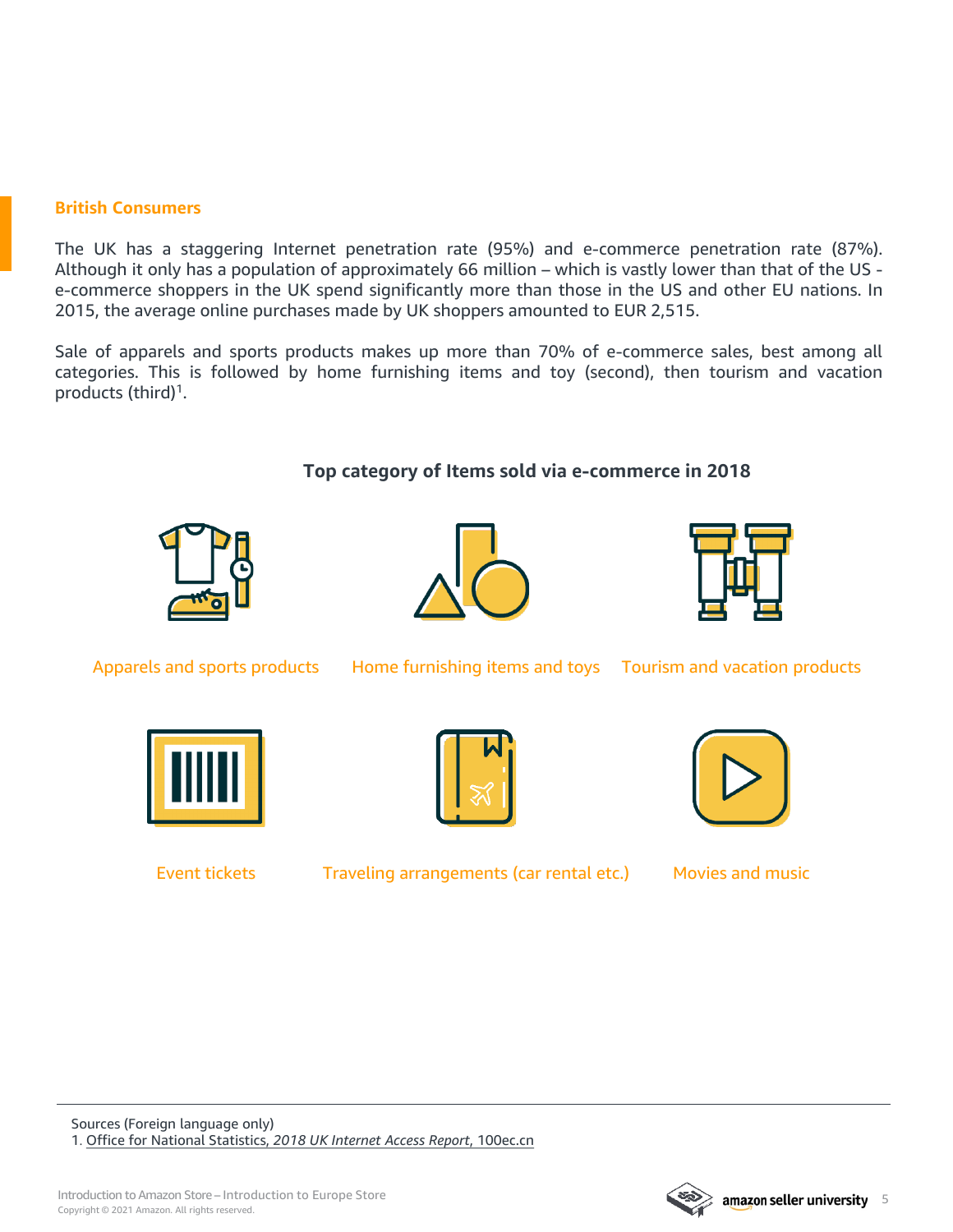Some features of British consumers:



#### **Relatively high requirements for their home environment**

According to the Office for National Statistics, home furnishing items ranked second among e-commerce sales. This is because the British are more likely than most to redecorate their homes, thus driving the sale of all types of home furnishing products.



#### **More Internet shopping**

On average British consumers make 6 online shopping purchases monthly, with male shoppers as likely to purchase online as female shoppers. In addition, 27% of male shoppers and 25% of female shoppers make at least one online purchase per week. In terms of age, the mainstay of online shoppers consists of those aged 25-34, purchasing online at least 8 times a month. Geographically, shoppers in London are the most active, making an average of 7 online purchases monthly.<sup>1</sup>



#### **Strong purchasing power**

British consumers have high confidence in online retail; per capita spending by British consumers on overseas portals is relatively high.

Furthermore, British consumers, in particular those well-versed in social media, have great interest in novelties, and are willing to try new things. Therefore Sellers need to design attractive and unique product information for products which are best if proprietary in nature. They need to pay great attention to product detail page in order to attract target customers in a sector that is approaching maturity.



#### **High requirements for online purchase experience**

The character and behavior characteristics of British consumers mean that while they enjoy items that are value-for-money, they also have high demands for the presentation and quality of the products. Furthermore, they have high demands for services such as order fulfillment.

Nearly 65% of cross-border online shoppers interviewed said the greatest factors that would affect their decision were fulfillment and duration for acceptance of returns/replacement. 75% of shoppers thought shopping would be even more convenient if such information was clear and available before payment. 70% of shoppers also said they would buy products again from Sellers which provided a good fulfillment experience.

Although the majority of online shoppers come from London and Southeast England, it would still be important to provide fulfillment services that cover the entire nation to be successful in the UK. In addition, Sellers should clearly spell out the order fulfillment process and information on returns and replacement. This is to give buyers an unforgettable online shopping experience.

Sources (Foreign language only)

2. IMRG Survey [Report,](http://www.myzaker.com/article/5887e9c21bc8e00867000002) ZAKER NEWS



<sup>1.</sup> [EmpathyBroker](https://m.cifnews.com/article/37018) Survey for UK Consumers, Cifnews.com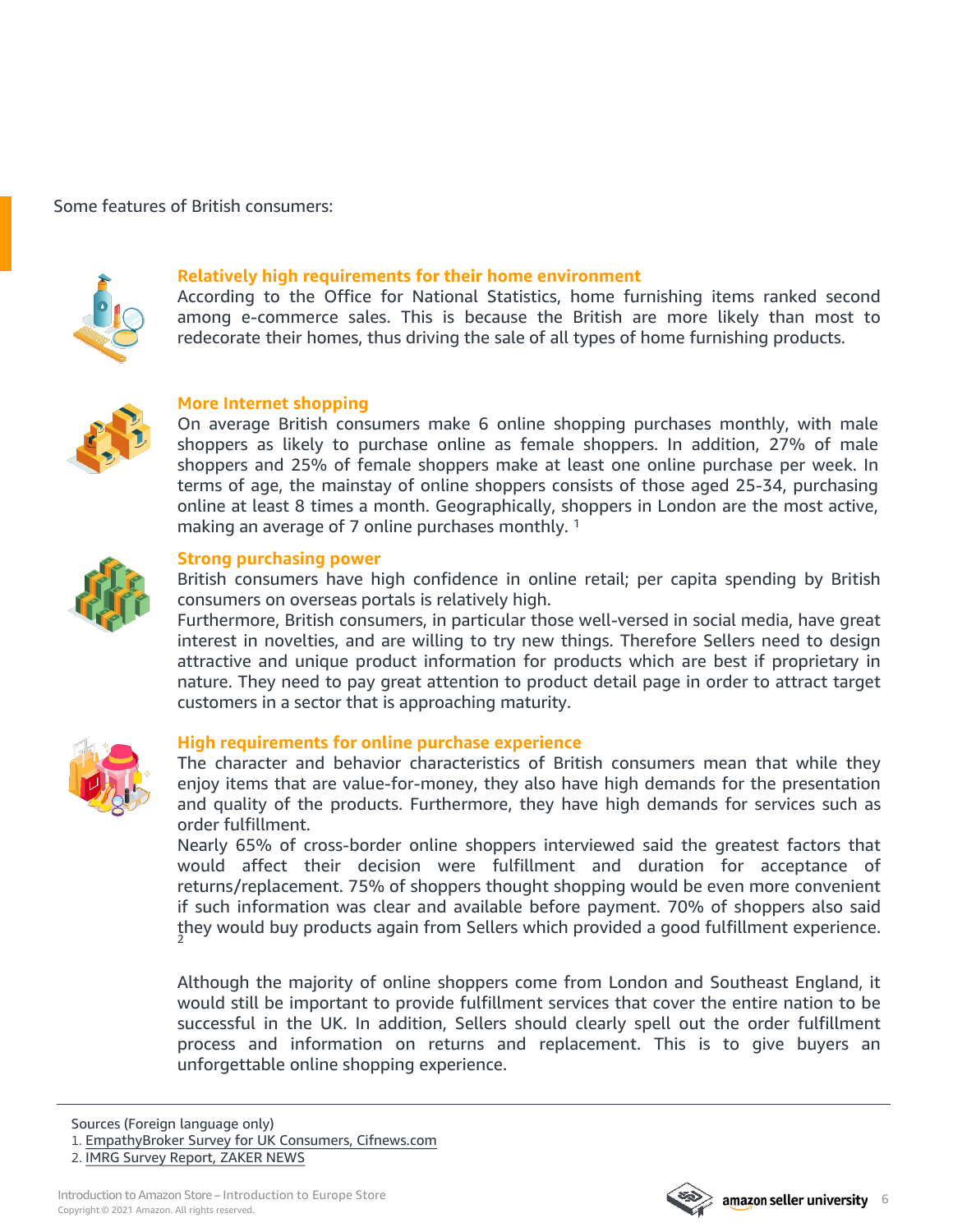#### **Amazon UK's Product Policies**

**Restricted products:** [Click](https://sellercentral.amazon.co.uk/gp/help/help.html?itemID=201743940&language=en_GB&ld=SCSOAlogin) here

**Items which need additional approval:** [Click](https://sellercentral.amazon.co.uk/gp/help/help.html?itemID=200301050&language=zh_CN&ref=pt_200301050_relt_201743940) here



## **Summary on UK**

- 1. Third largest e-commerce country globally in terms of sales, but with per capita consumption far exceeding that in the US and other EU nations.
- 2. Willing to try new things, and have high requirements for quality while also seeking value-for-money products.
- 3. Great attention on apparels, and has high requirements for home environment.
- 4. Extremely high requirements for their online shopping experience, especially for fulfilment needs.

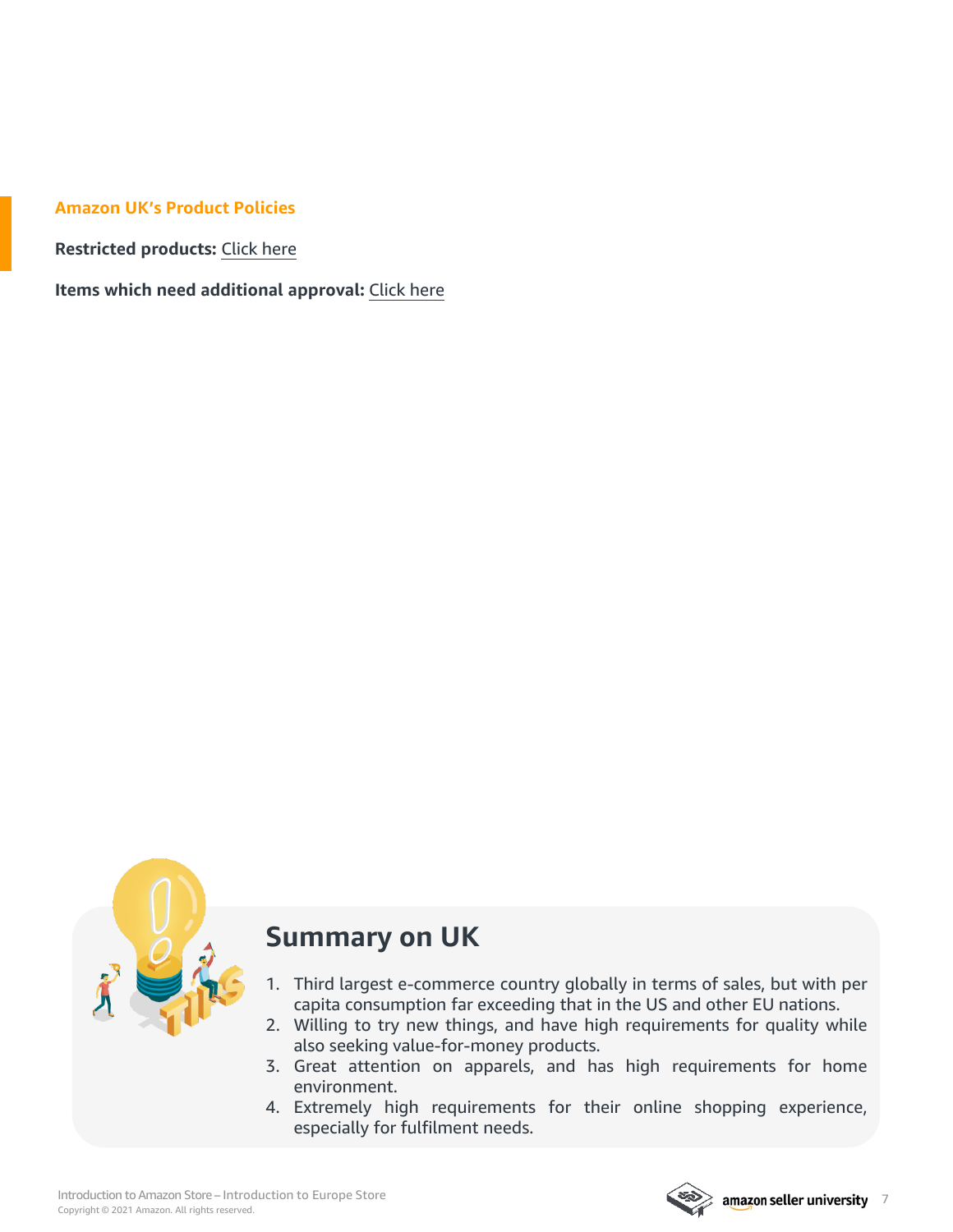## <span id="page-7-0"></span>**4.2 Introduction to France Store**

#### **Retail economy and e-commerce development in France**

France is in western Europe with a land area of 552,000 square kilometers. As of January 1, 2020, France has a total population of over 67 million people<sup>1</sup>. France is economically developed and is one of the core nations in the European Union. France is one of the major consumer in Europe and also an important ecommerce player. E-commerce retail industry performed extremely well in France in 2018, with sales reaching EUR 92.6 billion, with a year-on-year growth of 13.4%. In 2019 e-commerce sales exceeded EUR 100 billion (about \$123.5 billion) for the first time. Mobile sales also increased year-on-year by 22%2.



E-commerce penetration rate in France was 75% as at the end of 2018. Internet coverage and ecommerce penetration rate in France are relatively as low compared to the UK and other developed nations in the European Union (such as Germany)<sup>3</sup>. That said, Internet coverage in France (especially in agricultural areas) continues to increase as the French government invests in its infrastructure. This is one reason for bustling growth of e-commerce business in France.

In 2016 Internet coverage in France grew by 1.54%, and in 2017 it grew by 0.4%. The year-on-year growth rate in 2018 was 1.51%4.

Amazon opened a store in France in August 2000..

Sources (Foreign language only)

2. French [Ecommerce](https://new.qq.com/omn/20190214/20190214A0J78D.html?pc) Association (FEVAD) Report 2018, qq.com



<sup>1.</sup> French Statistics Institute (Insee), [European](http://www.oushinet.com/europe/france/20200114/339006.html) Times

<sup>3.</sup> eCommerce [Foundation,](http://www.ebrun.com/20190528/335569.shtml) Ebrun.com

<sup>4.</sup> French [Ecommerce](https://www.sohu.com/a/241055095_368681) Association (FEVAD), Sohu.com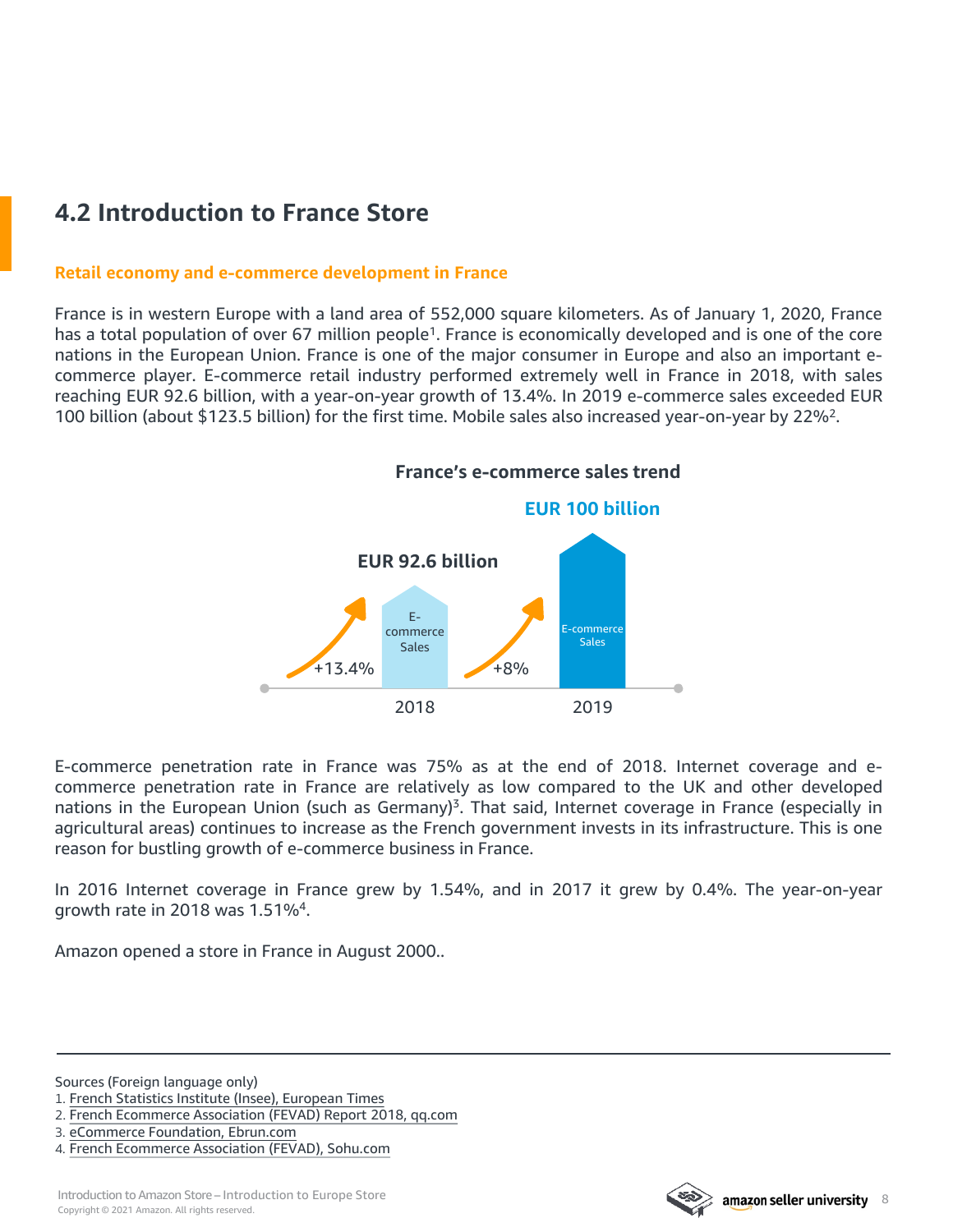#### **French Consumers**

In 2018, per capita Internet consumption in France was EUR 2,126. In 2019 this grew to EUR 2,346<sup>1</sup>. France has a global reputation for its fashion, cuisine and art. As such the French possess strong ethnic and national pride. They also embrace freedom, individuality, and are not obsessed with luxury products. Instead they pay greater attention to product design, aesthetics, popular trends, and usage.



More than 20% of annual consumption in France took place during the holiday period<sup>2</sup>. Shopping in France is highly seasonal and is heavily influenced by major festivals. The French mainly shop for fashion, electronics and media, food and personal care, home furnishing and electric appliances, toys and some DIY items. Compared to other English-speaking countries which have a fairly mature environment, crossborder online shopping in France is still rapidly developing. Demand for 3C electronics and fashion traditionally sold by Selling Partners - remain robust. At the same time, health, beauty care products and car accessories are also showing signs of vitality.



Sources (Foreign language only) 1. eCommerce [Foundation,](http://www.ebrun.com/20190528/335569.shtml) Ebrun.com

2. French [Ecommerce](http://www.zgchdh.cn/English) Association (FEVAD), Zgchdh.cn

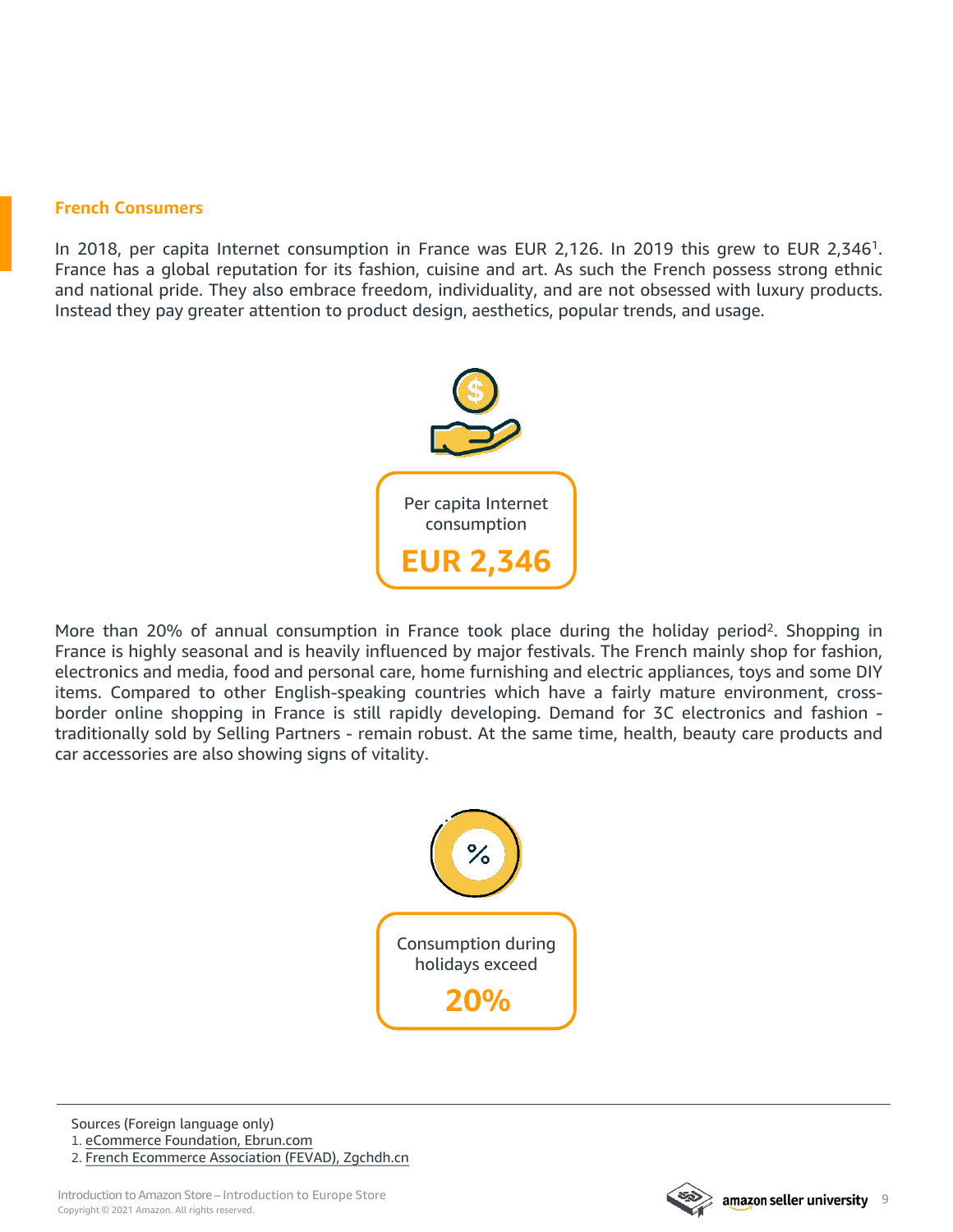Competition in the fashion industry is, to say the least, intense in many countries. Having said that, fashion is and always will be closely identified with the French culture and international image. It is therefore an important product category in France.

Even during difficult periods in the French economy, the nation's fashion industry continued to grow steadily.

According to the latest report of France's fashion association, the industry outperformed other high-value industries like aviation and automotive production.

In terms of timing, year-end peak season promotion in France showed the greatest results.

According to French e-commerce association FEVAD, French online shoppers typically spend a lot of money shopping during Black Friday, Cyber Monday and before Christmas. Sales revenue in November and December 2017 increased by 17.5%. Black Friday's sales performance was stellar, with a growth rate as high as  $69\%$ <sup>1</sup>.

During 2018 Q4 shoppers spent more than EUR 20 billion (about \$22.1 billion), with sales revenue on Black Friday reaching EUR 1.7 billion<sup>2</sup>.



Sources (Foreign language only) 1. French Ecommerce Association (FEVAD), [Cifnews.com](https://www.cifnews.com/article/39424) 2. French Ecommerce Association (FEVAD), [Cifnews.com](https://www.cifnews.com/article/55041)

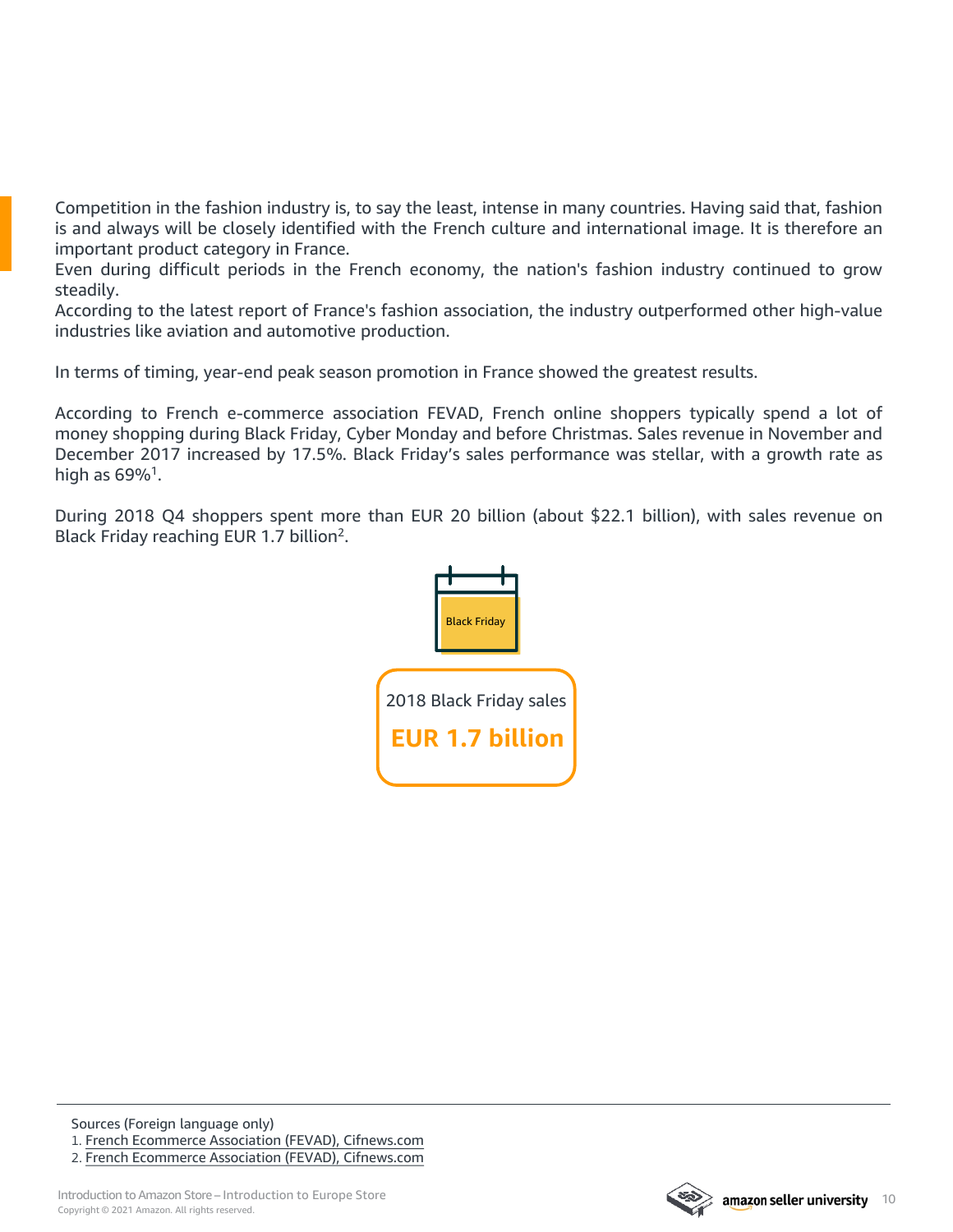#### **Amazon France's Product Policies**

**Restricted products:** [Click](https://sellercentral.amazon.fr/gp/help/help.html?itemID=201743940&language=en_GB&ld=SCSOAlogin) here

**Items which need additional approval:** [Click](https://sellercentral.amazon.fr/gp/help/200301050?ref_=xx_swlang_head_%5e&mons_sel_locale=en_FR&languageSwitched=1) here



## **Summary on France**

- 1. France's e-commerce industry is still growing rapidly compared to that of the U.S. and UK.
- 2. Industries like fashion, toys and games are the higher performing ones.
- 3. Strong seasonal purchasing, with the fourth quarter (in particular Black Friday) being particularly important.

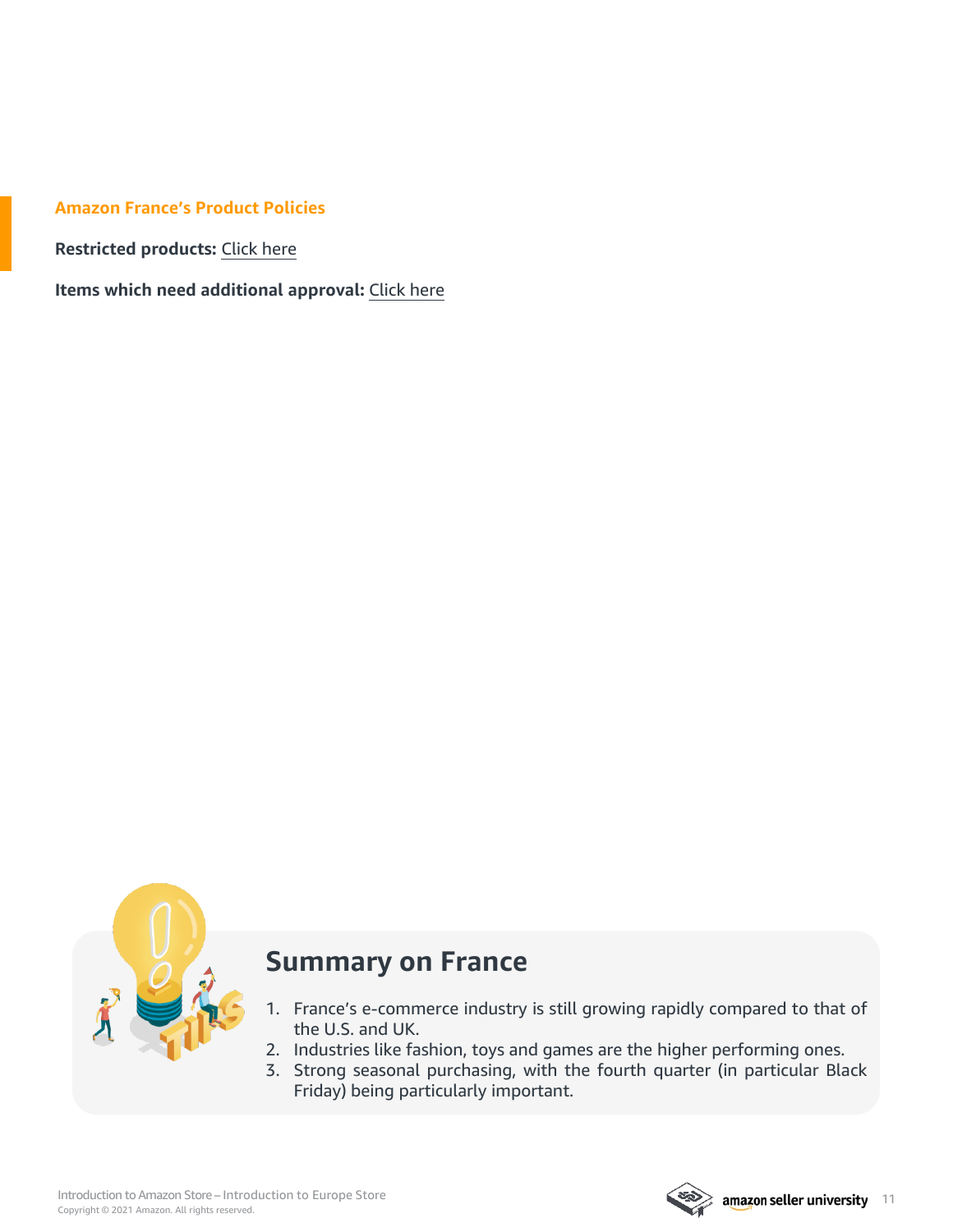## <span id="page-11-0"></span>**4.3 Introduction to Germany Store**

#### **Retail economy and e-commerce development in Germany**

Germany is in the mid-western area of Europe. Its population in 2018 was about 83 million, 17 million more than that of the  $UK<sup>1</sup>$ , making it the most populous nation in the European Union.

Germany also has a large migrant population. Its 12 million international immigrants constitute 5% of 244 million immigrants globally, making it the second largest nation for migrants<sup>2</sup>.

Germany has a highly-developed economy. It is the world's third largest exporting nation and the largest economic body in EU. The principal language in Germany is German. Internet coverage in Germany is 83% and per capita GDP is \$46,300<sup>3</sup>. There are 52 million online shoppers in Germany<sup>4</sup>, making it the largest nation in Europe in terms of Internet usage.

The large population, good infrastructure and generally high standard of living make it a strong ecommerce power in the region.



Sources (Foreign language only)

4. Ecommerce Foundation, Germany E-commerce Market Report 2017



<sup>1.</sup> 2018 Data from Federal Statistical Office of Germany, [Xinhuanet.com](http://www.xinhuanet.com/world/2019-01/27/c_1124048874.htm)

<sup>2.</sup> [International](https://www.jianshu.com/p/cfaa901496b9) Migration Report, 2015 Revision, Jianshu.com

<sup>3.</sup> 2019 Data from Federal Statistical Office of Germany, [Finance.sina.com.cn](https://baijiahao.baidu.com/s?id=1656120357706779446&wfr=spider&for=pc)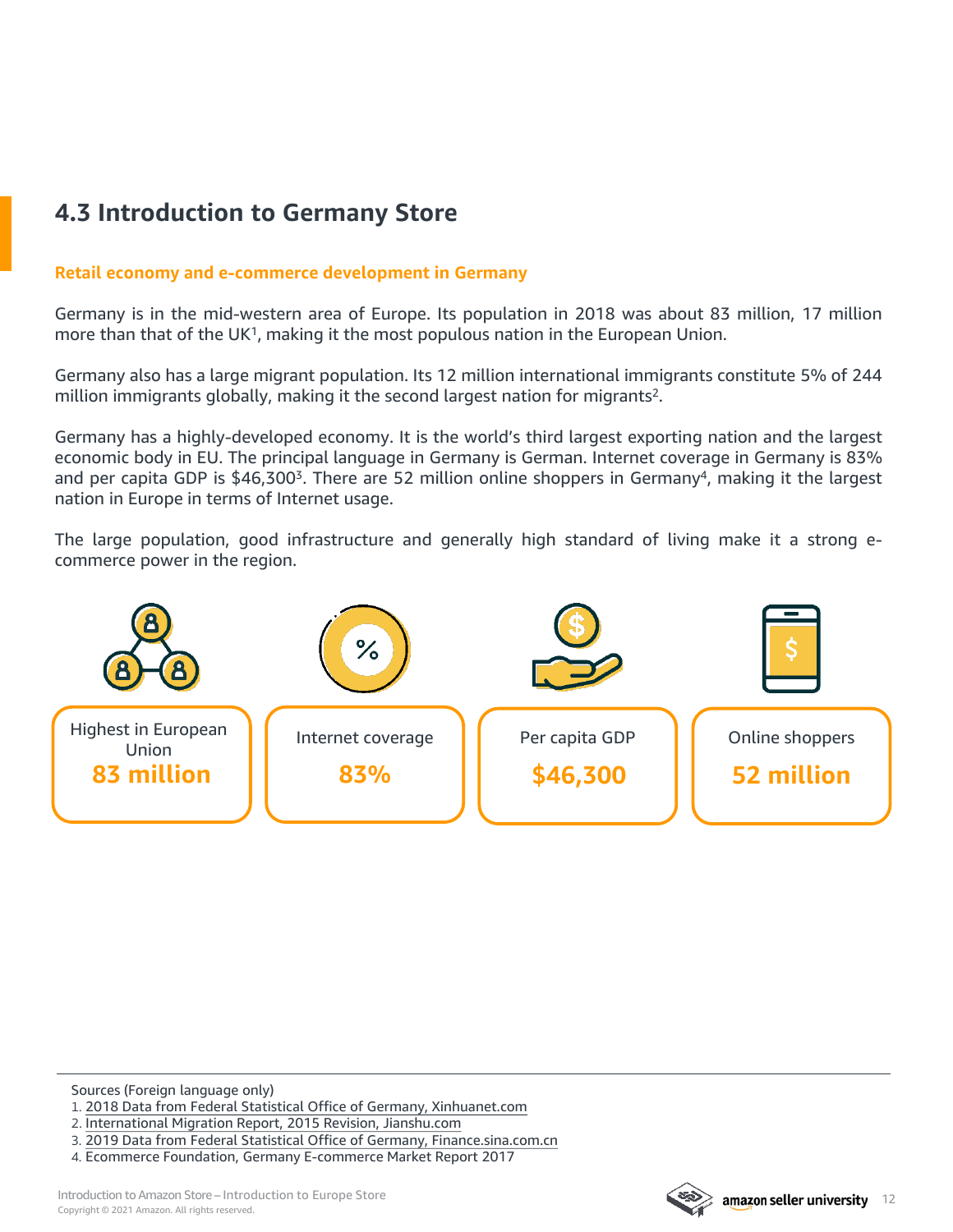Like in many countries, the growth speed of e-commerce businesses in Germany far exceeds that of physical shops.

In comparison, e-commerce retail sales in Germany grew 9.1% in 2018 to EUR 98.0 billion (about \$116.0 billion). In Europe this would have exceeded sales in France, second only to that of the  $UK<sup>2</sup>$ .



There are two driving factors for the growth in Germany's e-commerce industry. The first one is the increase in per capita expenditure of e-commerce users. In 2018 average spending of e-commerce users rose by 7% over the previous year. The second factor is an increase in the number of new e-commerce users - there is a rapid increase in the number of buyers aged 60 years old and above (11%)<sup>3</sup>.

Sellers can leverage the advantages offered by Amazon, and use Amazon FBA to obtain more traffic when selling on Amazon's Germany store.

Sources (Foreign language only)

1. Gfk, Germany Retail Industry Report Feb.2019, [Kchuhai.com](http://www.kchuhai.com/report/view-2120.html)

2. HDE, [Kchuhai.com](http://www.kchuhai.com/report/view-2120.html)

3. German Retailers Association Report 2018, [Kchuhai.com](http://www.kchuhai.com/report/view-2120.html)

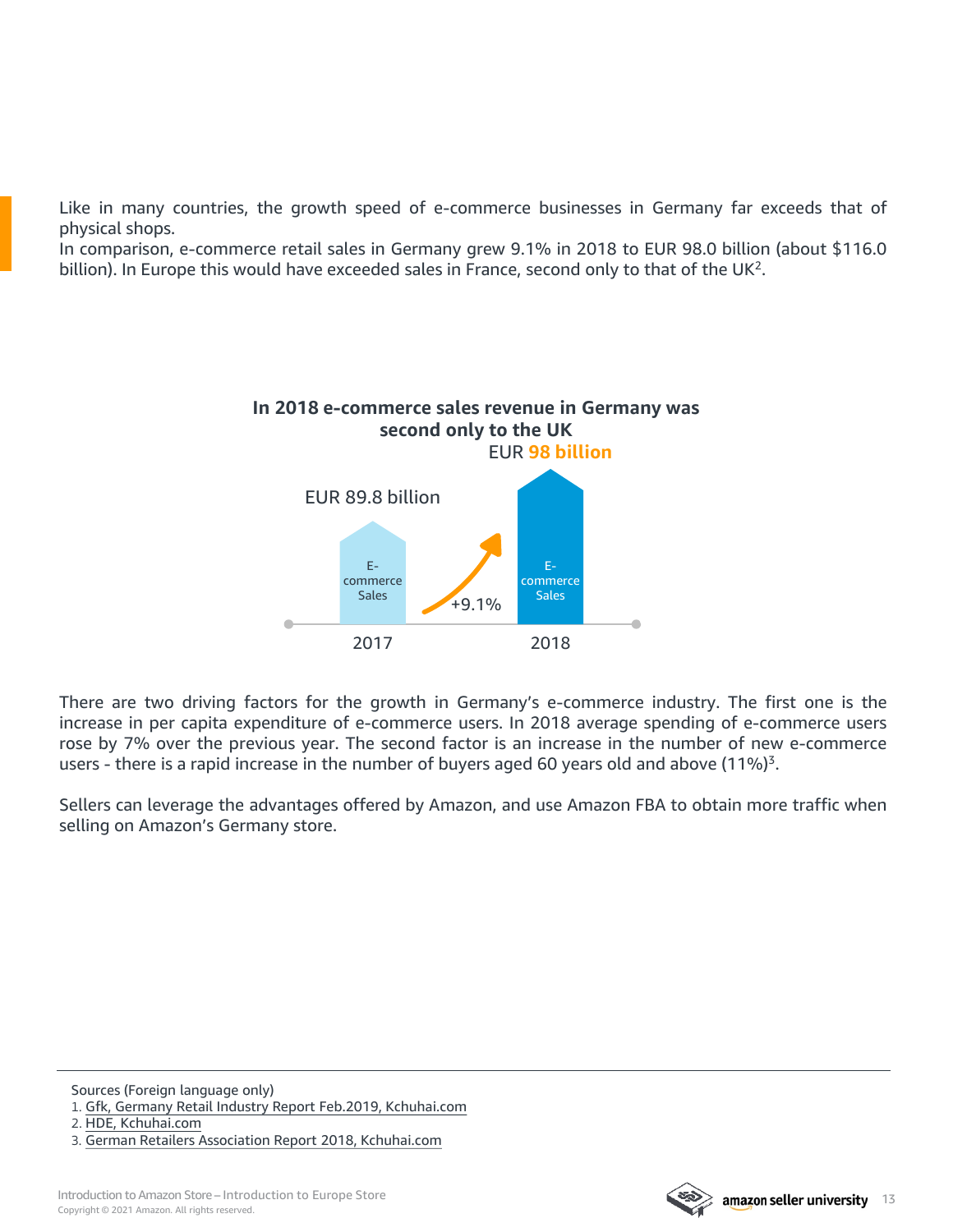#### **German Consumers**

The average spending of German shoppers on e-commerce stores in 2017 was EUR 1,5151. The following are some of the characteristics of German online shoppers:



#### **1. Consumer habit**

47% of German online shoppers like to buy books, movies, music and games; 43% will buy clothes, and 41% will buy consumer electronic products. It is noteworthy that in 2017, 61% of German consumers said they bought at least one book using a mobile device2.



Sources (Foreign language only)

1. [Ecommerce](http://www.199it.com/archives/755568.html) Foundation 2017 2. [Ecommerce](http://www.199it.com/archives/755568.html) Foundation 2017, 199IT

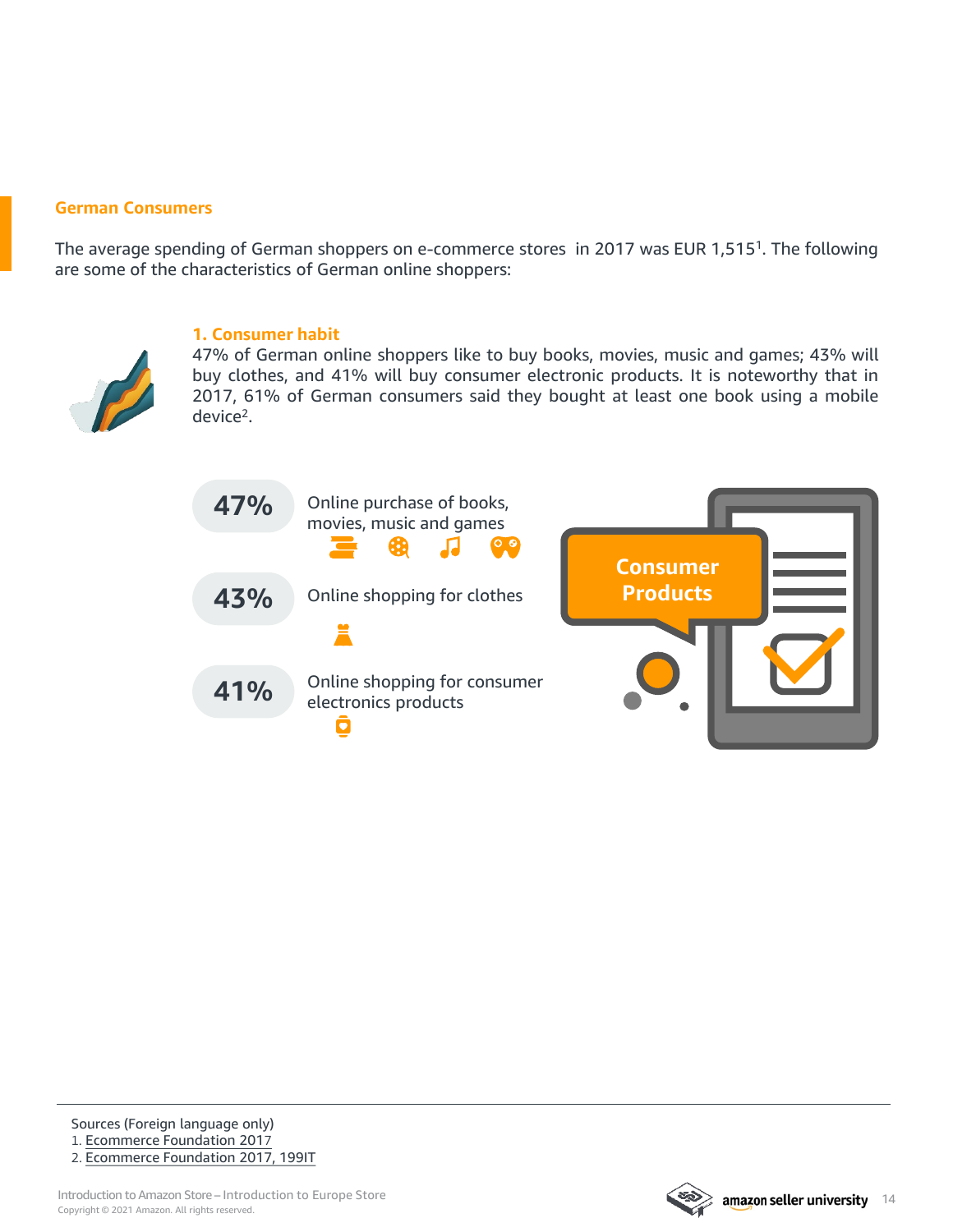

#### **2. Product description is very important1**

With high expectations placed on quality of product, the return rates are higher in Germany than other countries in Europe.

This is not because the German are hard to please, but because of strict regulatory protection of consumer rights. Another factor is consumer behavior; many shoppers like to buy a product in multiple colors and sizes, and would return those that they less desire after trying them out.

Therefore anyone entering German e-commerce sector must have clearly-written product detail page, product pricing and return policy. It is extremely important to have a local address to receive returned products. This would not only attract potential customers, but would also control the cost of returned products.







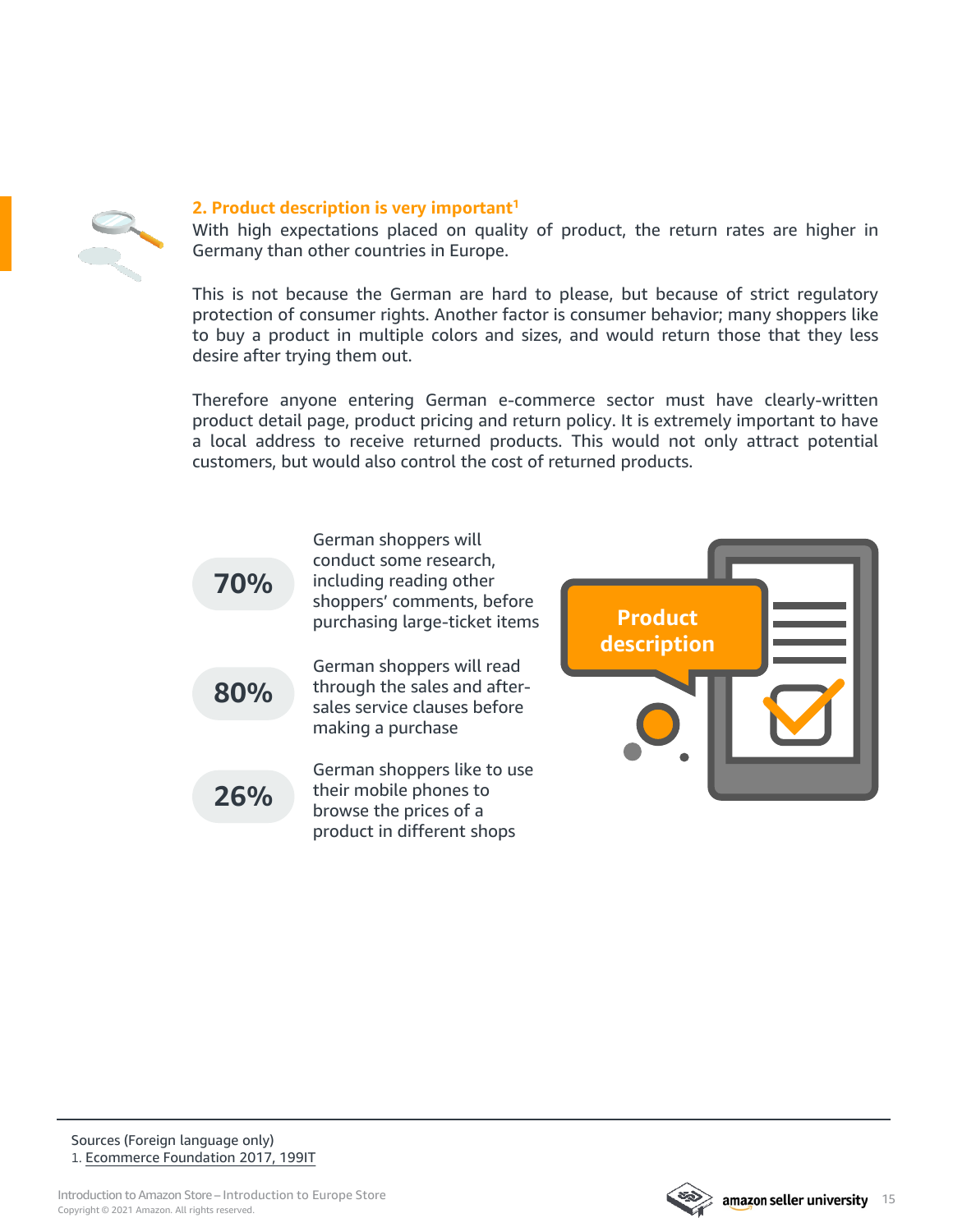

#### **3. Very high requirements for fulfillment service**<sup>1</sup>

In Germany, customers have very high standards for distribution charges, speed and the range of distribution modes. They also want to be able to intervene during the fulfillment process, for example changing the delivery address and time. As the industry develops rapidly, consumers' expectations for order fulfillment is also higher.

| 90% | Like to have products<br>delivered to their homes                                             |                              |
|-----|-----------------------------------------------------------------------------------------------|------------------------------|
|     |                                                                                               | Order fulfillment<br>service |
| 83% | Will decide whether to buy a<br>product based on Seller's<br>fulfillment rating               | requirements                 |
|     |                                                                                               |                              |
| 55% | Feel that the standard<br>delivery period (3-5 days)<br>should be free of charge <sup>1</sup> |                              |

Sources (Foreign language only) 1. French Lengow Survey Report, [Cifnews.com](https://www.cifnews.com/article/31880?origin=mshare)

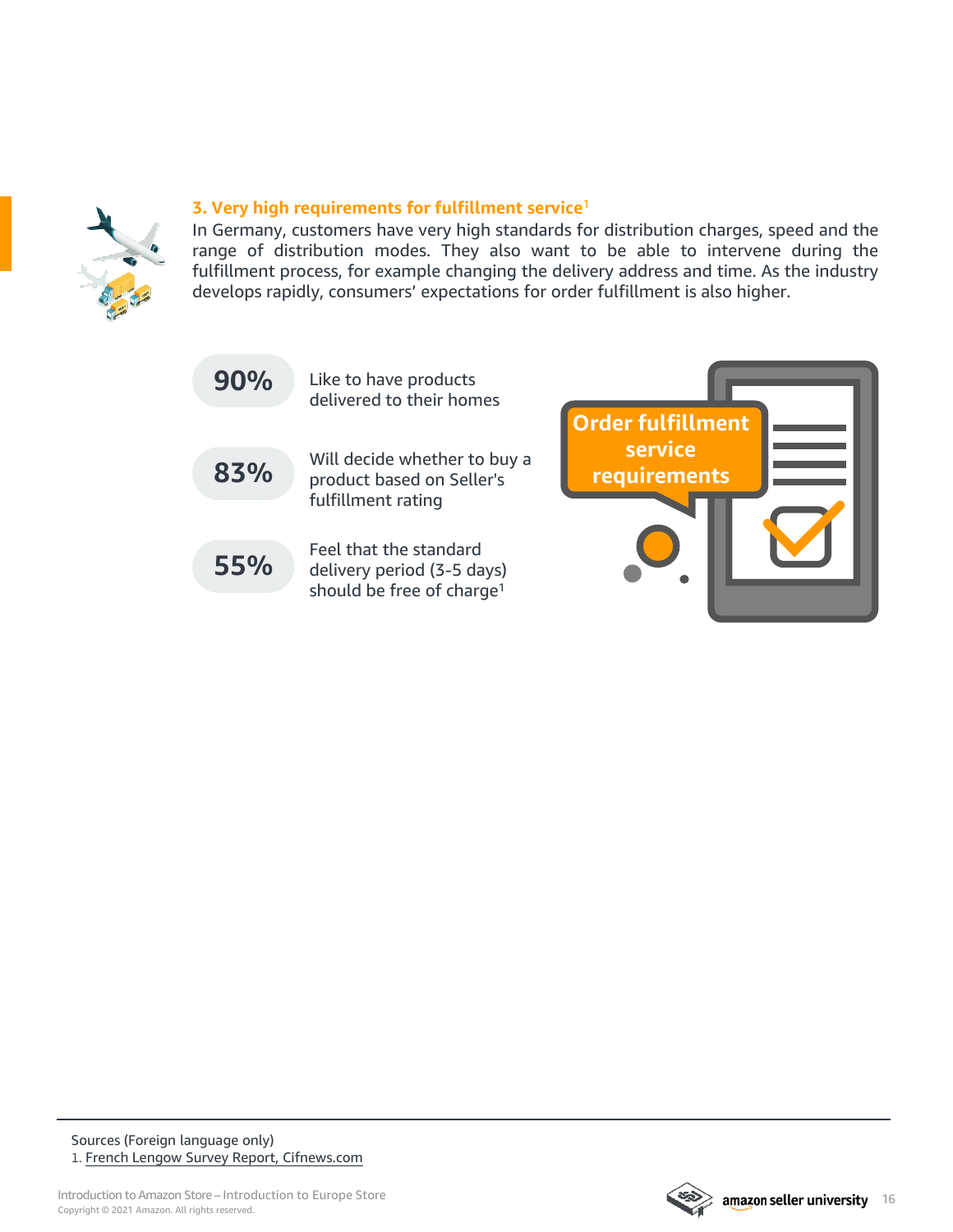#### **Amazon Germany's Product Policies**

**Restricted products:** [Click](https://sellercentral.amazon.de/gp/help/help.html?itemID=201743940&language=en_GB&ld=SCSOAlogin) here

**Items which need additional approval:** [Click](https://sellercentral.amazon.de/gp/help/200301050?ref_=xx_swlang_head_%5e&mons_sel_locale=en_DE&languageSwitched=1) here



### **Summary on Germany**

- 1. German economy is ranked number one in Europe. Its e-commerce industry is second only to that of the UK, and there is significant room for growth.
- 2. Attention to detail in the product description.
- 3. High expectations for order fulfillment and other services.

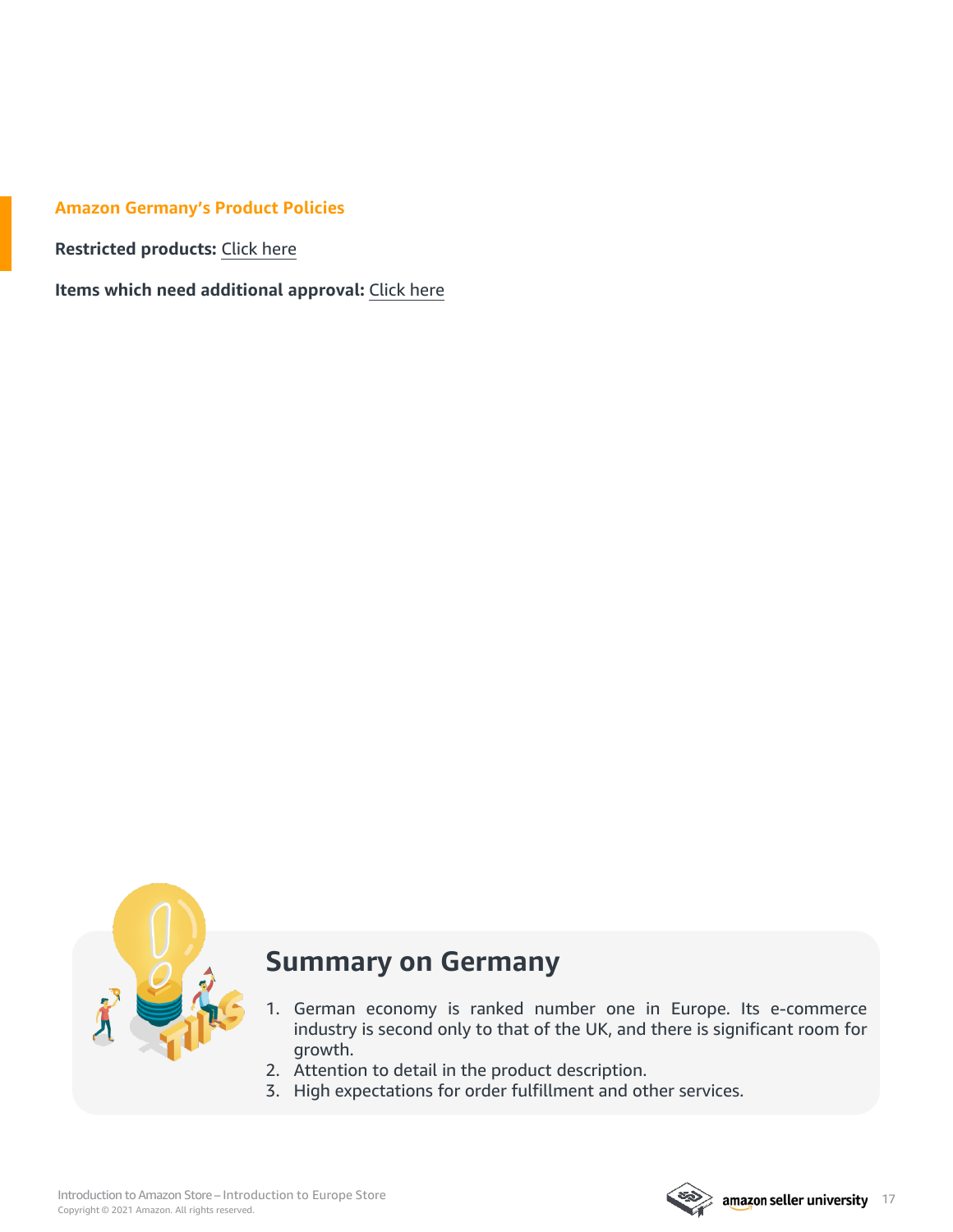## <span id="page-17-0"></span>**4.4 Introduction to Italy Store**

#### **Retail economy and e-commerce development in Italy**

Italy is one of four major economic bodies in Europe, boasting a GDP of \$2.0714 trillion in 2018. It is also ranked 7th globally, after the US, China, Japan, Germany, UK and France. Per capita GDP is about \$34,238. However there is a significant disparity in economic development among various regions in Italy, in particular between the North and South of Italy. More than 98% of Italian enterprises are small and medium enterprises, giving the nation the sobriquet "nation of small and medium enterprises"1.

In 2019 Italy had a total population of 60.39 million (22.8% of which were aged 65 years and above)<sup>2</sup>. Of the above population, about 21 million - equivalent to 34% of Italy's population - are Internet shoppers. In contrast, although the UK has about the same population (66 million) as Italy, over 57 million people in the UK buy products online. This is almost 87% of the British population<sup>3</sup>.



Sources (Foreign language only) 1. Italian National Bureau of Statistics, China's Ministry of [Commerce](http://www.mofcom.gov.cn/article/i/jyjl/m/201903/20190302839511.shtml)

- 2. Italian National Bureau of Statistics, China's Ministry of [Commerce](http://it.mofcom.gov.cn/article/jmxw/201902/20190202833884.shtml)
- 3. Ecommerce Foundation *UK E-commerce Report 2019*, [Cifnews.com](https://www.cifnews.com/article/45379)

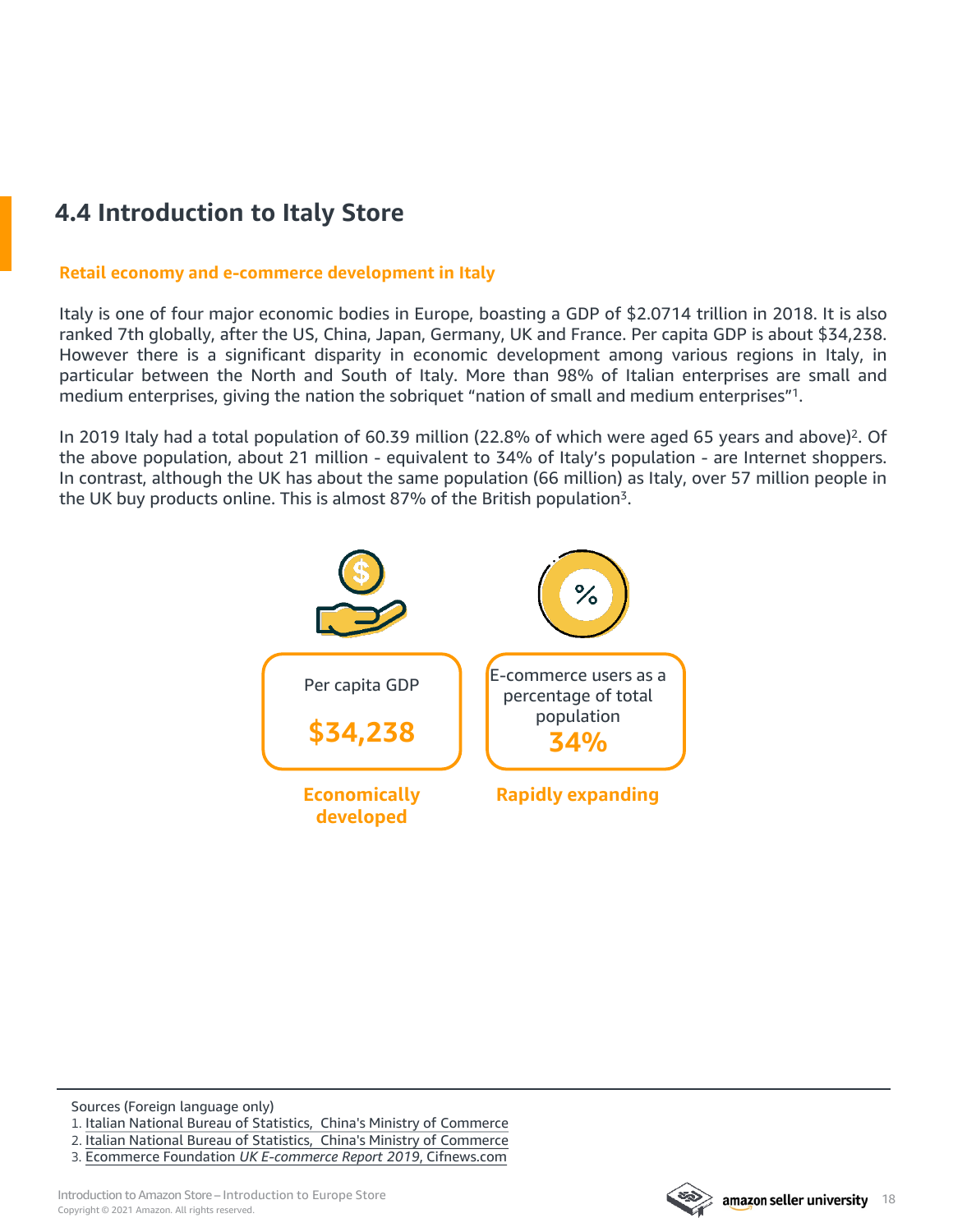Such a large disparity in the number of online shoppers is in large part because of the high Internet coverage. Internet coverage in the UK is as high as 92.6%, while in Italy it is only 65%1. In addition, Italy has the slowest network speed in Europe, and not all households can have access to the Internet. The situation is especially severe in mountainous regions. Fortunately, the situation is rapidly improving.

As Internet coverage gathers pace, so has e-commerce business in Italy in recent years.

2018 saw a record high for e-commerce growth. Italy is now one of few European nations with a relatively active e-commerce activities and a remarkable growth rate2. Italian e-commerce in 2017 had a value of EUR 21.7 billion, an increase of 17.33% from 2016. In 2018 this continued to grow to EUR 23.1 billion3.

Despite Italy having a GDP of about 75%<sup>4</sup> that of the UK, the sales revenue of e-commerce businesses is significantly lower than that of the UK, indicating great potential of growth.

Amazon opened a store in Italy in 2010, and the following year, we offered Prime member services to Italian customers. Today Amazon is one of Italy's most well-known e-commerce stores.



Sources (Foreign language only)

1. [Cifnews.com](http://m.cifnews.com/article/40601)

3. Ecommerce Foundation 2018, [Crosspie.com](http://crosspie.com/article/309.html)



<sup>2.</sup> E-commerce Business Analysis Report of Amazon Italy, [Chinanews.com](http://www.chinanews.com/gj/2018/08-27/8611225.shtml)

<sup>4.</sup> Italian National Bureau of Statistics, Office of Statistics, China's Ministry of [Commerce](http://www.mofcom.gov.cn/article/i/jyjl/m/201903/20190302839511.shtml)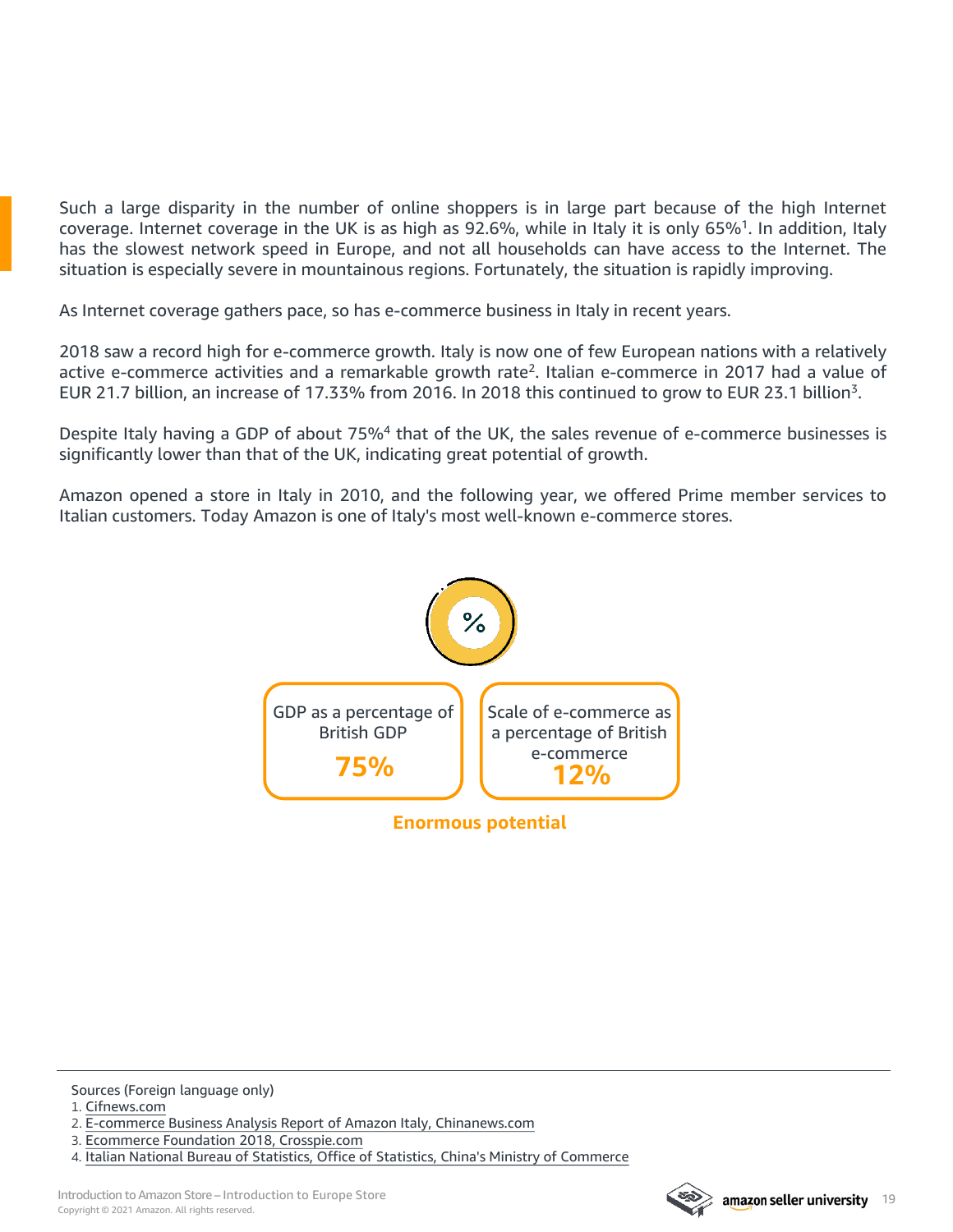#### **Italian Consumers**

Italy is located in Southern Europe. Italians are typically thrifty with a penchant for trendiness. Italians also pay a lot of attention to living in comfort.

According to a report by Cuponation, apparels and accessories made up 39% of sales in 2016's and 2017's Black Friday, making it the category with the highest sales. Electronic products came in second, making up 17% of sales. Beauty and health products made up 6%, while book, music, games and travel items each made up 5%<sup>1</sup>.

In 2016 Netcomm (Italy's e-commerce association) also announced the three most popular product categories in e-commerce. They were namely fashion, home furnishing items and technological products like computers and smart phones<sup>2</sup>.

Popular products by category for Italian e-commerce businesses



According to a report published by Ecommerce Foundation, Italian consumers cared most about free fulfillment and delivery cost. Unlike German and British consumers, they are more willing to tolerate longer delivery time in exchange for lower delivery charges.

In other aspects, Italian consumers were most concerned about the following: Free return of products (91%), detailed product description (90%), and absence of hidden expenses (90%)<sup>3</sup>.

Moreover, product information presented in Italian language would be more popular. Further, a shop's reputation is important, as many Italians were more willing to select shops with better ratings.



<sup>1.</sup> Cuponation, [Cifnews.com](http://m.cifnews.com/article/30908)

<sup>2.</sup> Netcomm, [Cifnews.com](https://www.cifnews.com/article/26938)

<sup>3.</sup> Ecommerce [Foundation,](http://www.e8t.com/news/netsales/show-136938.html) E8t.com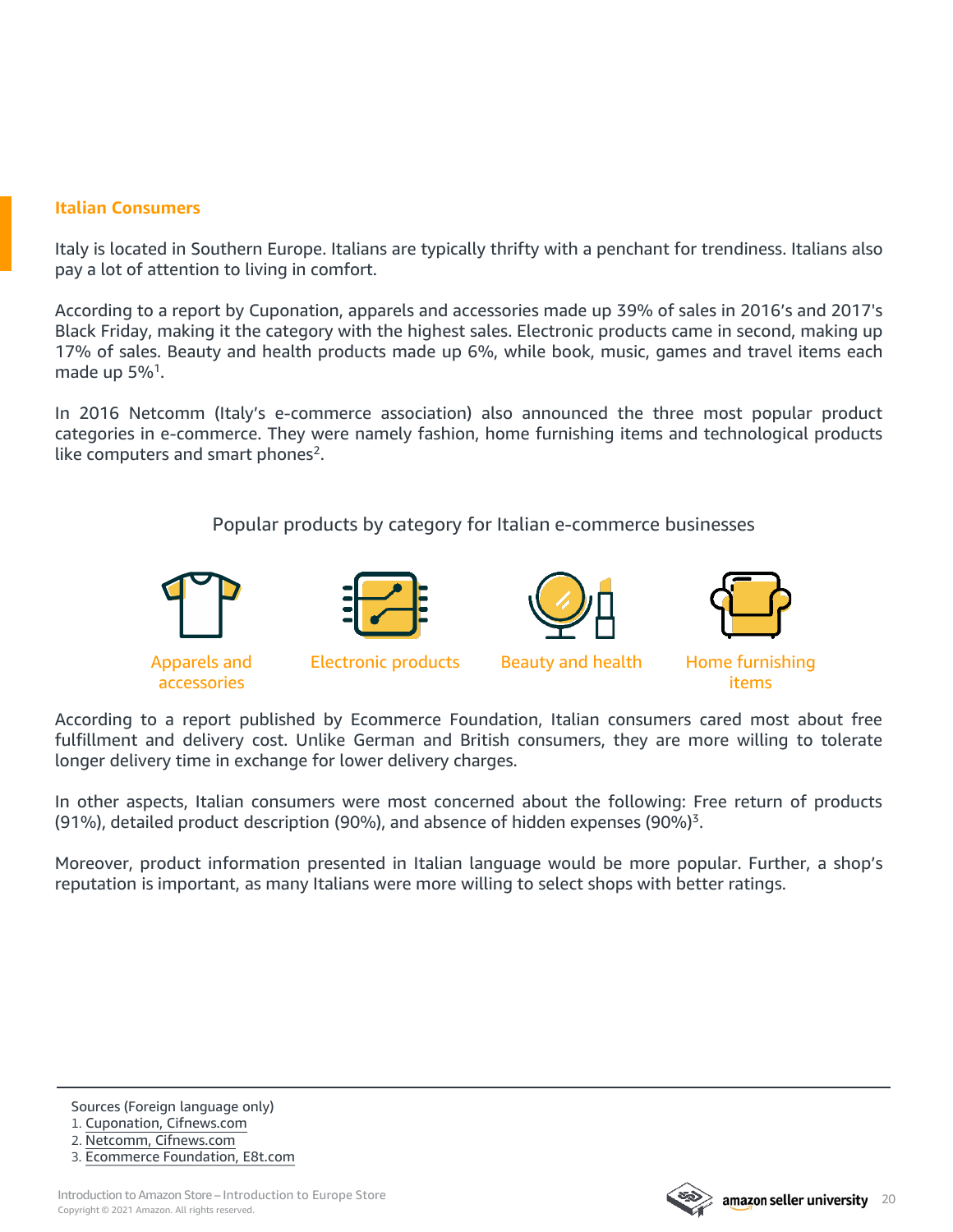#### **Amazon Italy's Product Policies**

**Restricted products:** [Click](https://sellercentral.amazon.it/gp/help/help.html?itemID=201743940&language=en_GB&ld=SCSOAlogin&) here

**Items which need additional approval:** [Click](https://sellercentral.amazon.it/gp/help/200301050?ref_=xx_swlang_head_%5e&mons_sel_locale=en_IT&languageSwitched=1) here



## **Summary on Italy**

1. Economically developed but relatively low e-commerce penetration rate and sales revenue, thus great potential.

2. Apparels, home furnishing items, electronic products, beauty and health products are more popular.

3. Greater attention to delivery cost.

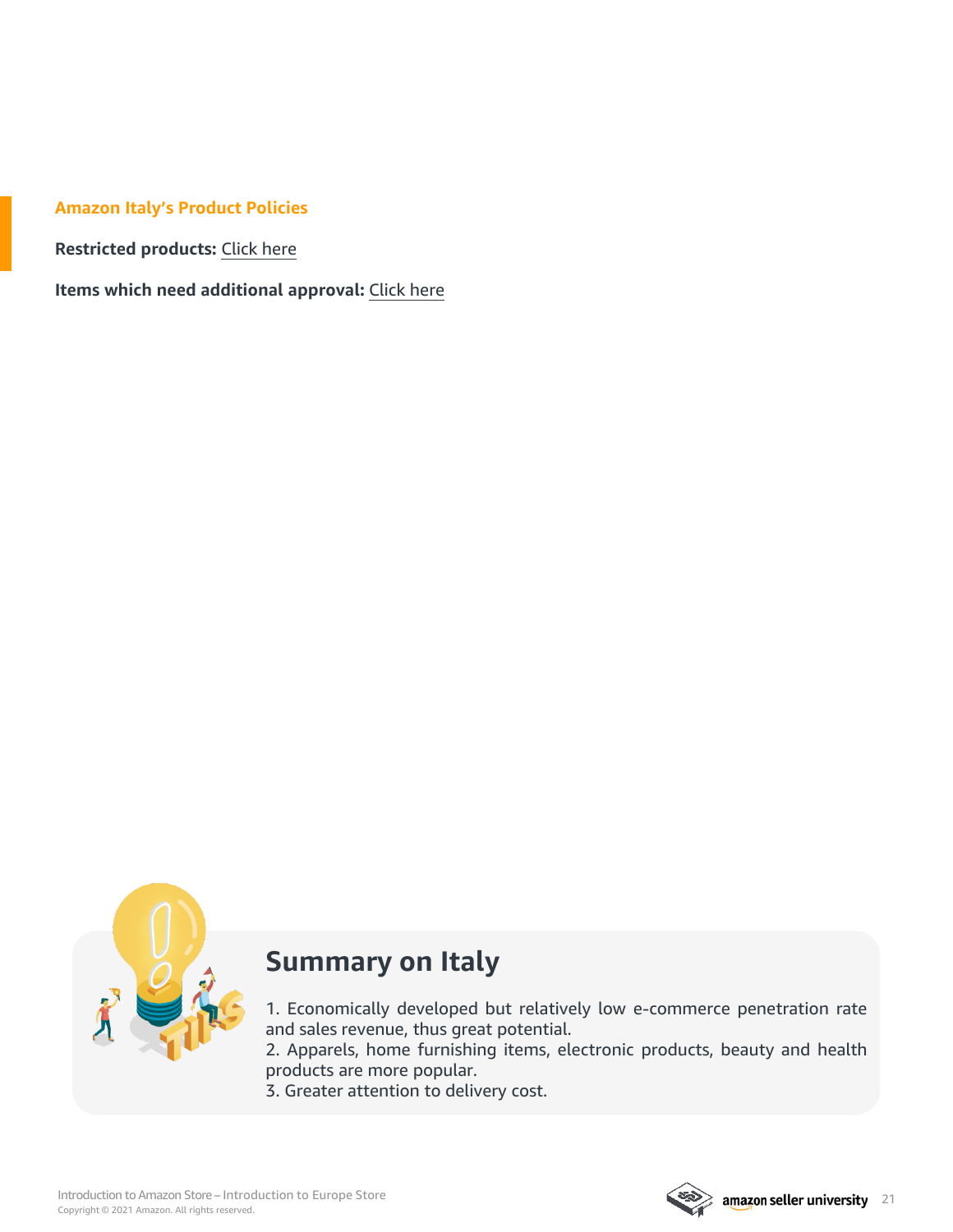## <span id="page-21-0"></span>**4.5 Introduction to Spain Store**

#### **Retail economy and e-commerce development in Spain**

Spain is located in Southwestern Europe, on the Iberian Peninsula. It is one of the core countries in Southern Europe, boasting a GDP of \$1.43 trillion in 2018. Spain has a population of about 46.72 million, giving it a per capita GDP of about \$30,5021.

Spain have an Internet coverage of 85% and e-commerce penetration rate of about 63%, relatively low compared to other developed nations such as the UK2.

Total e-commerce sales in Spain in 2018 was EUR 27.96 billion, a year-on-year growth of 17% from 2017.



#### **Spanish Consumers**

In 2019 Spanish Internet users spent on average EUR 1,304, which is an increase of EUR 200 from 20183. It is understood that Spanish consumers' preference for online shopping is mainly because they get to enjoy direct home delivery service. Other reasons include being able to shop for products at any time and at lower prices.

Sources (Foreign language only)

- 1. Spanish Statistical Office, [Sohu.com](https://www.sohu.com/a/292806865_100110525)
- 2. Ecommerce Foundation, [Cifnews.com](https://www.cifnews.com/article/44682)



<sup>3.</sup> [SEMrush](http://www.dsb.cn/110296.html) Spain, Dsb.cn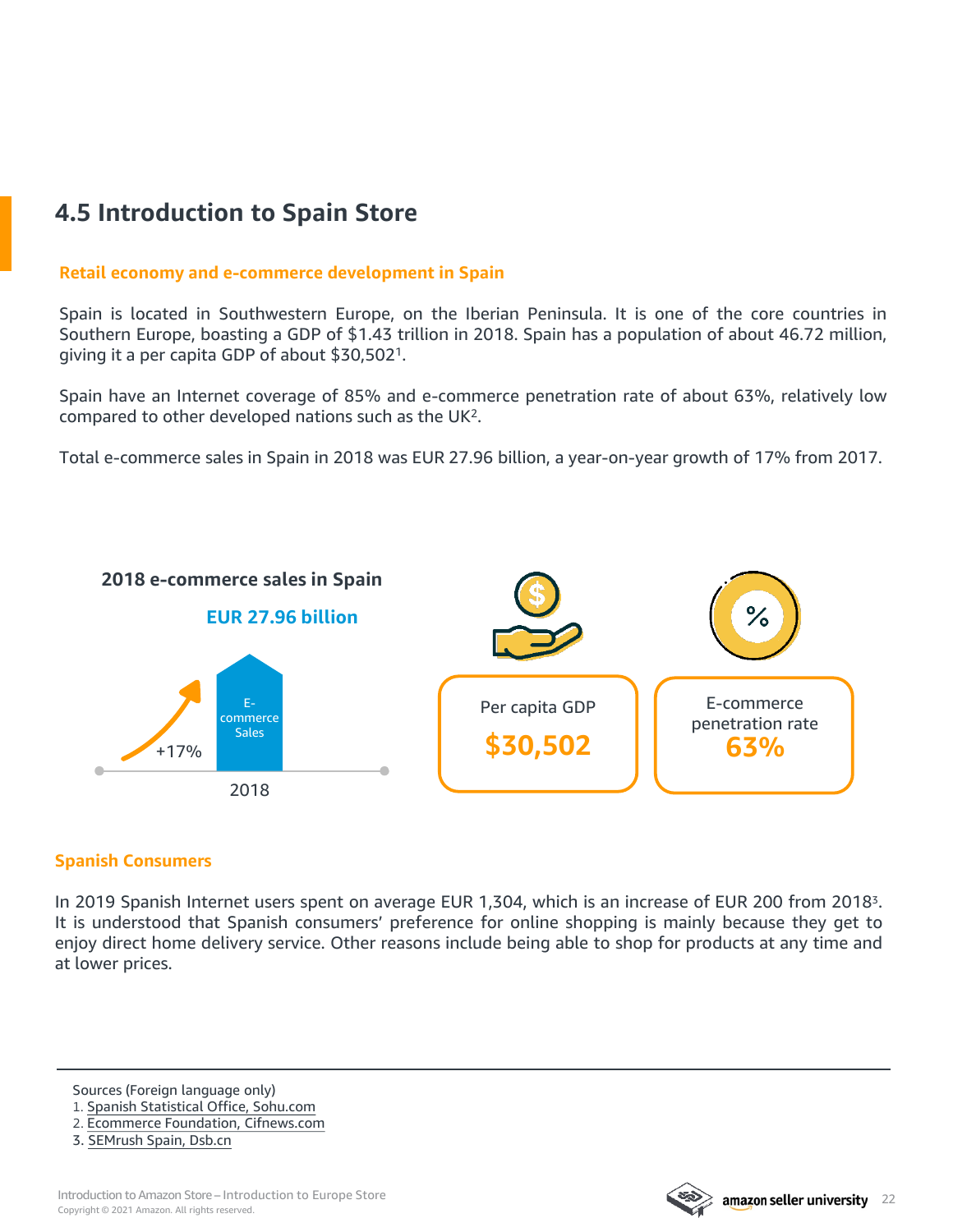#### **Amazon Spain's Product Policies**

**Classification, products and restriction on contents:** [Click](https://sellercentral.amazon.es/gp/help/external/201743940?language=en_ES) here

**Items which need additional approval:** [Click](https://sellercentral.amazon.es/gp/help/external/200301050?language=en_ES) here



## **Summary on Spain**

- 1. Low e-commerce penetration rates mean significant room for growth.
- 2. Spanish consumers like value-for-money products and have great demand for 3C, apparel and outdoor products.
- 3. Globally there are 437 million people whose native language is Spanish. Spanish e-commerce businesses can reach these native speakers.

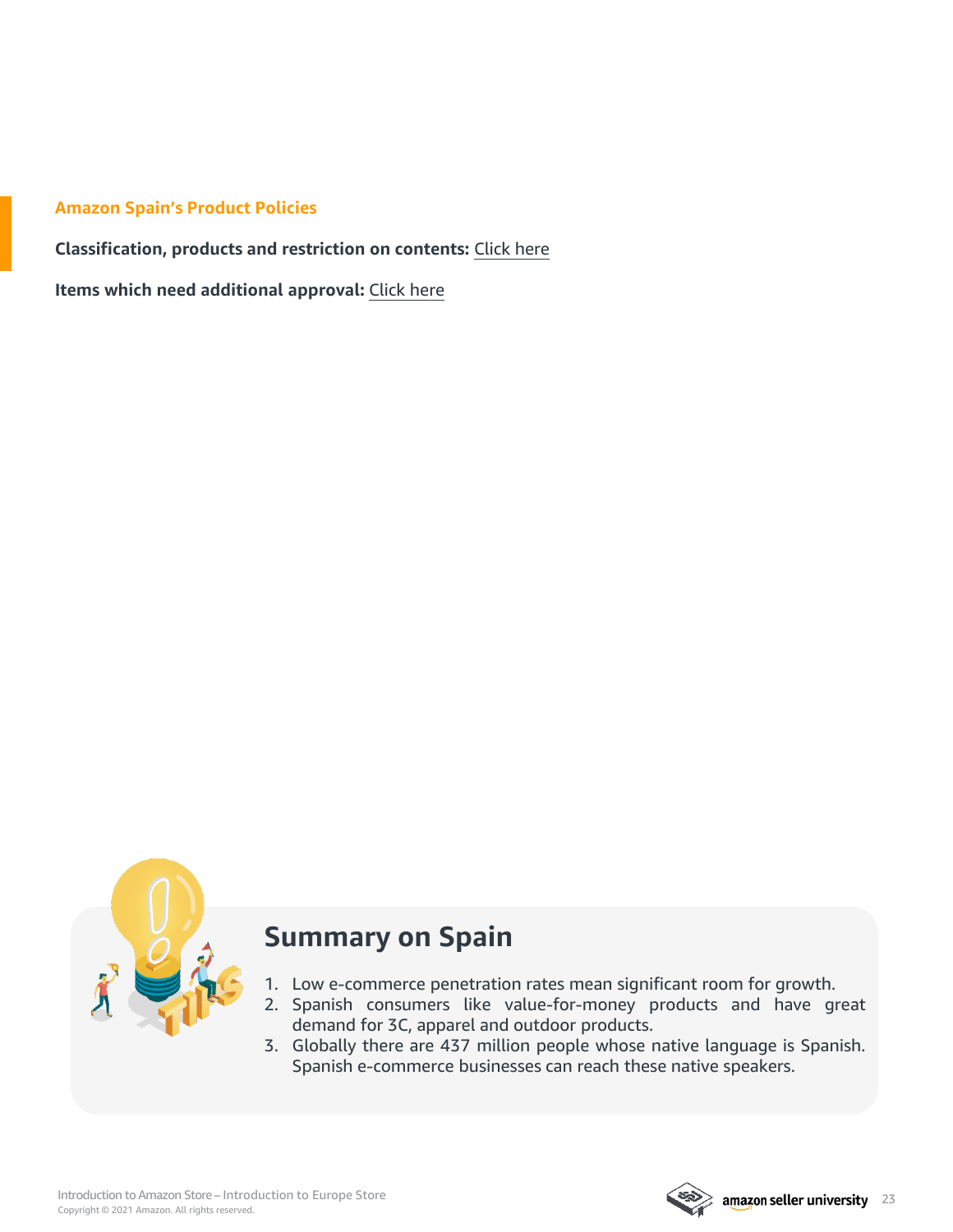## <span id="page-23-0"></span>**4.6 Introduction to the Netherlands Store**

#### **Retail economy and e-commerce development in the Netherlands**

The Netherlands is one of the most digitally savvy nations in the European Union<sup>1</sup>. In 2018 there were 17 million people in the Netherlands, and together they chalked up an online expenditure of EUR 23.7 billion. Per capita online expenditure of the Dutch people is EUR 1,400, 273% higher than the Italians, and 138% higher than the Spanish<sup>2</sup>.

Netherlands consumers also like to shop for products that offer free delivery. The majority of online shops in the Netherlands offer free delivery. Sellers can consider offering free delivery services to shoppers to enhance the appeal of their products.



#### **Summary on Amazon Netherlands**

On January 15, 2020 Amazon opened up the Netherlands store to global Sellers for registration. The products covered by the Netherlands store include digital electronic products, computers, sports and outdoor products, tools, toys, kitchen equipment and home furnishing items, cosmetics and personal care items, apparels, shoes and boots.

For shoppers on Amazon Netherlands store, purchases that exceed EUR 20 would allow them to enjoy free next-day fulfillment service for FBA products.

Prime members on the Netherlands store do not need any minimum purchase to enjoy next-day fulfillment service for millions of products. Amazon launched Prime membership program in the Netherlands in 2017, offering quick and free fulfillment service for millions of products to Prime members.

Sources:



<sup>1.</sup> https://www.statista.com/topics/4909[/e-commerce-in-the-netherlands/](https://www.statista.com/topics/4909/e-commerce-in-the-netherlands/)

<sup>2.</sup> https://wearesocial-net.s3[.amazonaws.com/wp-content/uploads/](https://wearesocial-net.s3.amazonaws.com/wp-content/uploads/2018/01/DIGITAL-IN-2018-021-AVERAGE-ECOMMERCE-REVENUES-PER-USER-V1.00.png)2018/01/DIGITAL-IN-2018-021-AVERAGE [-ECOMMERCE-REVENUES-PER-USER-V](https://wearesocial-net.s3.amazonaws.com/wp-content/uploads/2018/01/DIGITAL-IN-2018-021-AVERAGE-ECOMMERCE-REVENUES-PER-USER-V1.00.png)1.00.png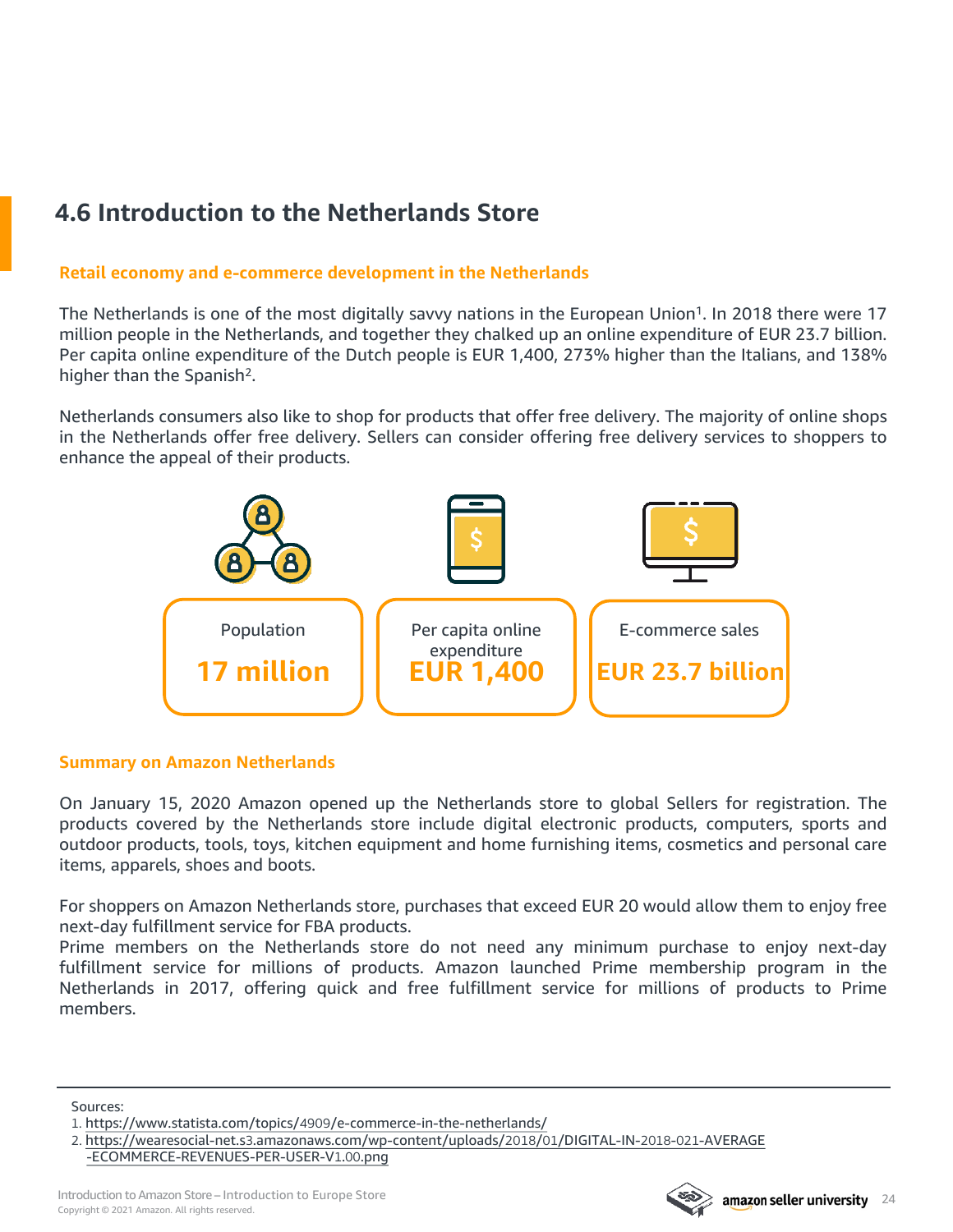#### **Amazon Dutch' s Product Policies**

**Restricted products:** [Click](https://sellercentral.amazon.nl/gp/help/help.html?itemID=201743940&language=zh_CN&ref=ag_201743940_cont_1801&ref_=xx_swlang_head_xx&mons_sel_locale=en_GB&languageSwitched=1) here

**Items which need additional approval:** [Click](https://sellercentral.amazon.nl/gp/help/help.html?itemID=200301050&ref_=xx_swlang_head_xx&mons_sel_locale=en_GB&languageSwitched=1) here



## **Summary on the Netherlands**

- 1. Per capita e-commerce expenditure as high as EUR 1,400 annually.
- 2. Amazon offers powerful FBA service capability.

3. Netherlands store offered to Selling Partners in 2020, giving them many opportunities.

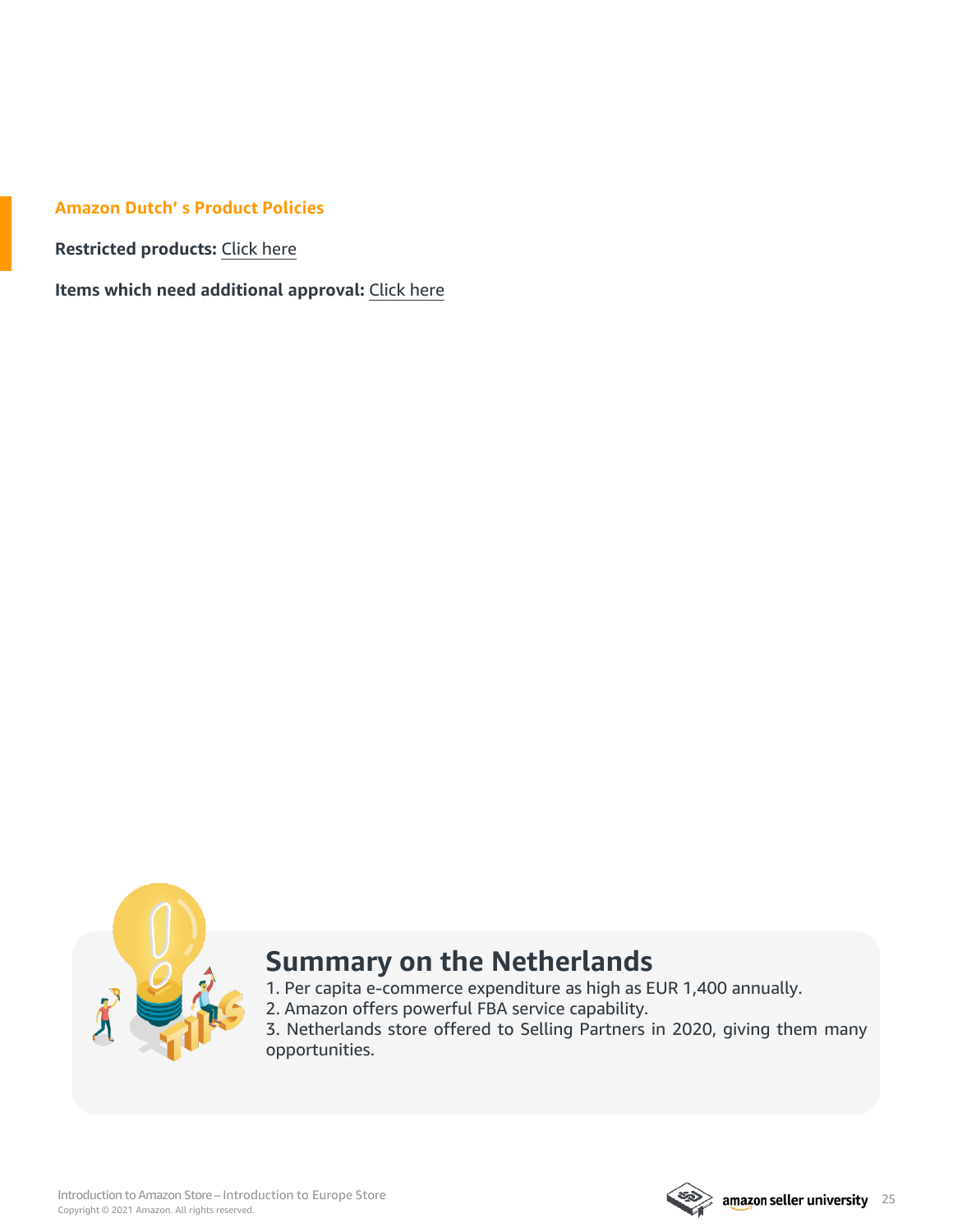## <span id="page-25-0"></span>**4.7 Introduction to Sweden Store**

#### **Summary on Swedish e-commerce and Amazon Sweden**

Sweden is situated on the Scandinavian Peninsula in Northern Europe, with the largest land mass among countries in the region. In 2019 the per capita GDP in Sweden was EUR 55,000, some 20% higher than that of the European Union<sup>1</sup>.

Sweden is also one of the countries in the EU with the fastest growth in e-commerce. Sweden has a population of about 10 million and a high Internet coverage of 96%. The penetration rate for ecommerce users in 2020 was 76%.

On August 27, 2020 Amazon opened up Sweden store to global Sellers for registration.



#### **Swedish Consumers**

▲ Swedish shoppers pay greatest attention to price, convenience and selection. According to a report by Nordic E-commerce on a survey of Swedish consumers on distribution of products bought from foreign e-commerce companies, China was ranked third, after the UK and Germany respectively.

▲ Studies have shown that 61% of Swedish customers like to shop online for personal and health care products, followed by fashion products. 59% of Swedish customers shop online for shoes and apparels. Construction materials, home furniture and toys are also some of the e-commerce categories with rapid growth rate2.

Sources:

1. [https://data.worldbank.org/indicator/NY.GDP.PCAP.PP.CD?locations=EU&most\\_recent\\_value\\_desc=true](https://data.worldbank.org/indicator/NY.GDP.PCAP.PP.CD?locations=EU&most_recent_value_desc=true)

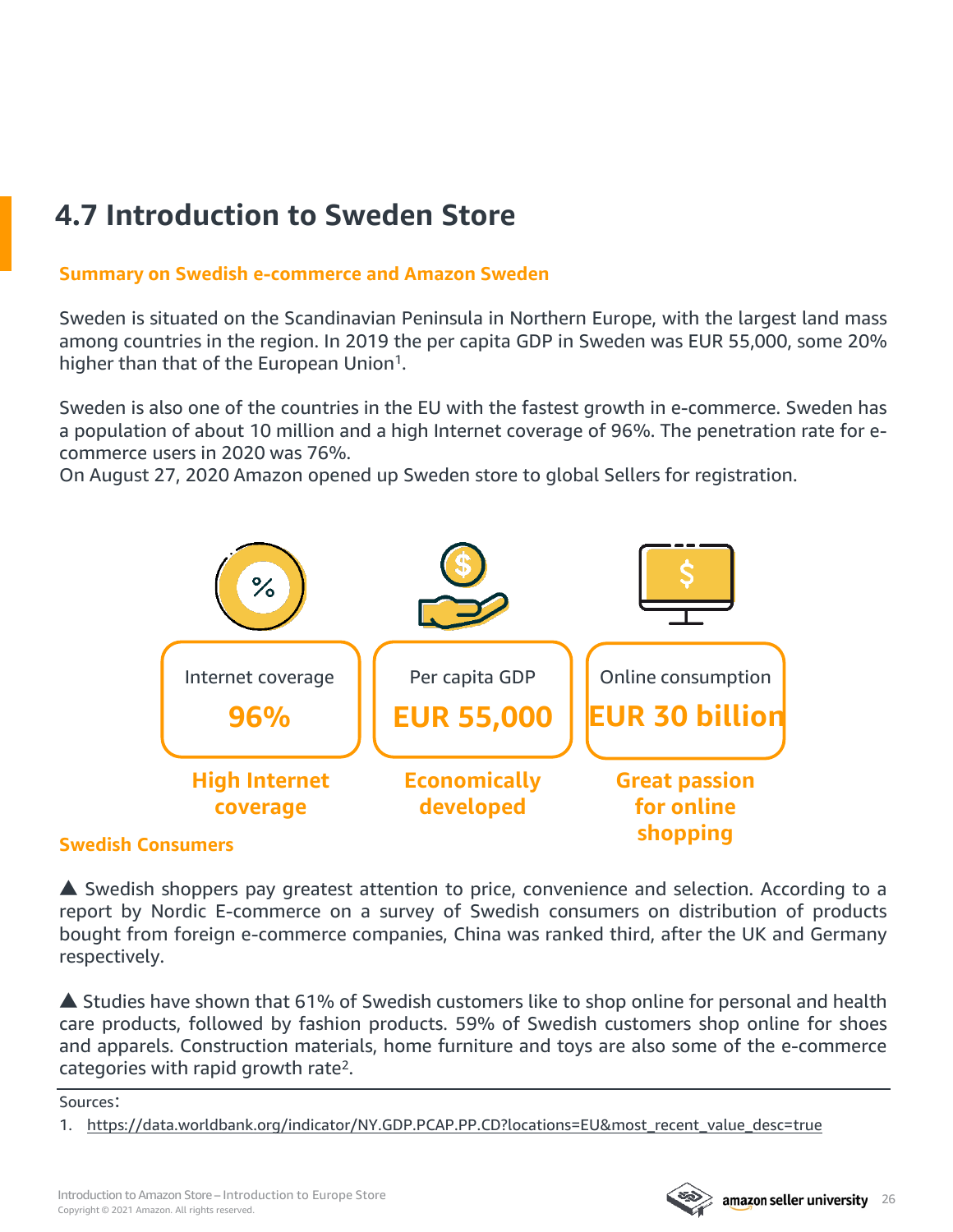**Amazon Sweden's Product Policies**

**Restricted products:** [Click](https://sellercentral.amazon.se/gp/help/G201743940) here

**Items which need additional approval:** [Click](https://sellercentral.amazon.se/gp/help/200301050) here



## **Summary on Sweden**

1. One of Northern Europe's largest economic bodies, with a per capita GDP of EUR 55,000 annually

2. Amazon offers powerful FBA service capability.

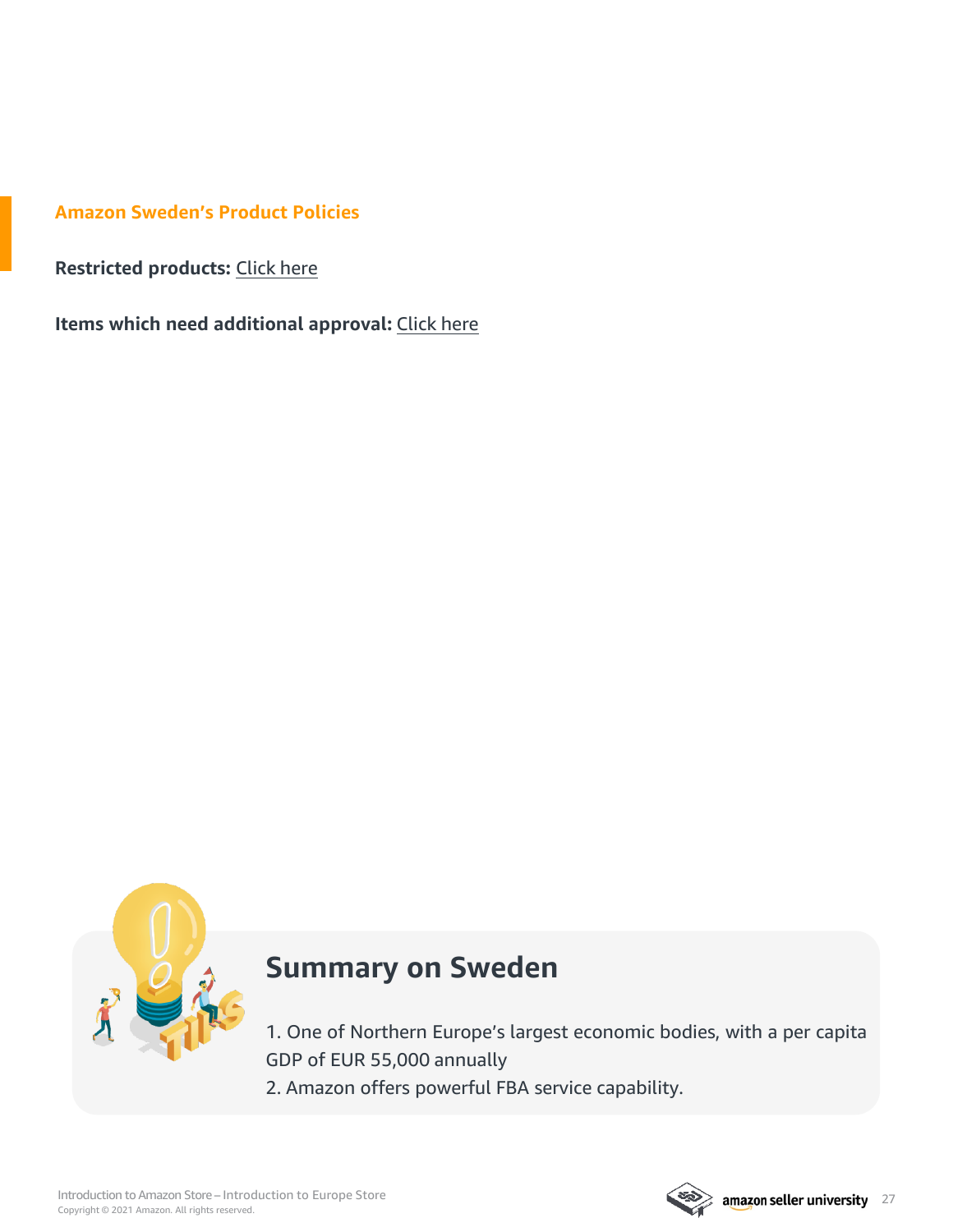## <span id="page-27-0"></span>**4.8 Introduction to Poland Store**

#### **E-commerce in Poland**

Poland is in Central Europe and has a population of 38.40 million people<sup>1</sup>, making it the fifth largest nation in Europe. Poland's GDP in 2019 was \$595.86 billion<sup>2</sup>, putting it the third fastestgrowing economy in Europe.

Internet coverage in Poland is as high as 84.9%<sup>3</sup>, and its double-digit growth rate means that it is one of the fastest-growing countries for e-commerce in Europe<sup>1</sup>. According to a 2021 survey, 55.6% of the Polish population are used to online shopping. Total online expenditure is expected to reach \$13.55 billion4 in 2021.



#### **Summary on Amazon Poland**

Amazon opened a store in Poland in 2014. Hitherto it has set up 9 modernized operation centers in the country.

On January 27, 2021 Amazon opened up Poland store to global Sellers for registration.

#### Sources:

- 1. <https://www.jpmorgan.com/europe/merchant-services/insights/reports/poland>
- 2. <https://data.worldbank.org.cn/indicator/NY.GDP.MKTP.CD?locations=PL>
- 3. <https://data.worldbank.org.cn/indicator/IT.NET.USER.ZS?end=2019&start=1990&view=chart>
- 4. Statista

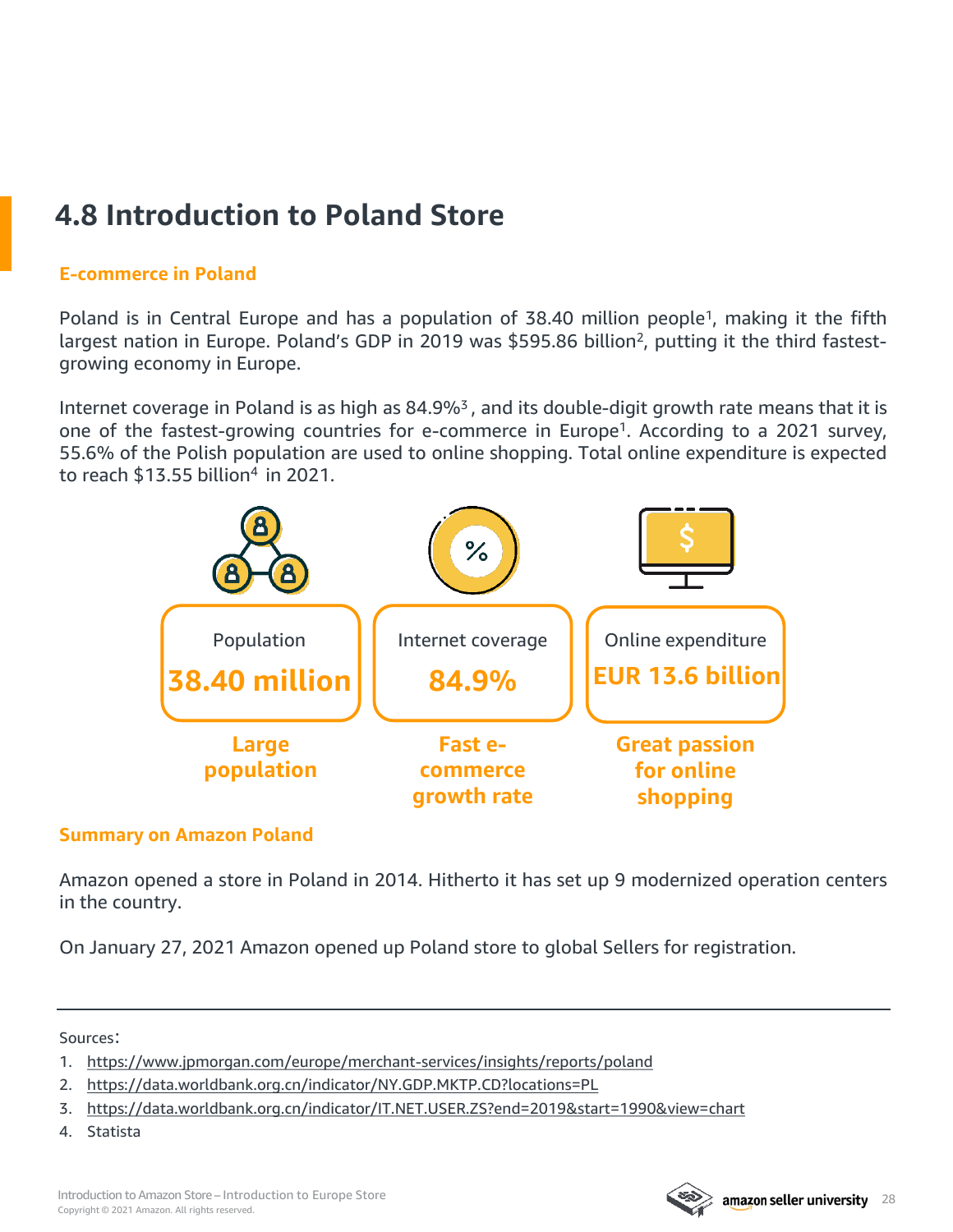**Amazon Poland's Product Policies**

**Restricted products:** [Click](https://sellercentral.amazon.pl/gp/help/G201743940) here

**Items which need additional approval:** [Click](https://sellercentral.amazon.pl/gp/help/200301050) here



## **Summary on the Poland**

- 1. Poland has a population of 38.40 million people and enjoys fast economic growth rate
- 2. 9 FBA fulfillment centers with mature service system